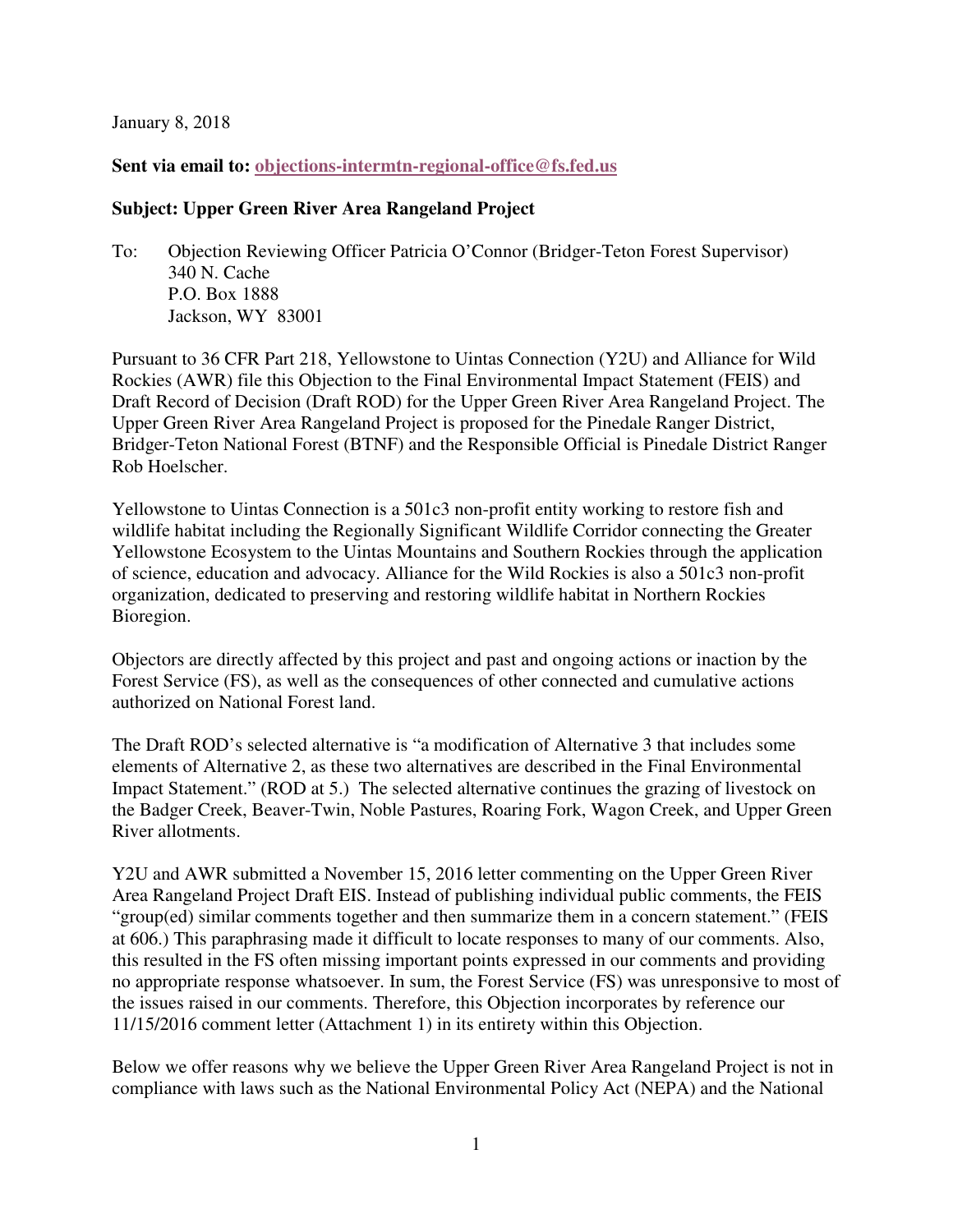Forest Management Act (NFMA), regulations, and policy. We also identify where these issues were raised in our  $11/15/2016$  comment letter, and identify appropriate remedies.

# **I. GRIZZLY BEAR**

Y2U and AWR raised this issue at pp. 1-2, 11 of our comments, where we identified direct, indirect, and cumulative effects on grizzly bears in the project area:

- Livestock grazing reduces a basic grizzly bear food source—herbaceous vegetation.
- Conflicts with cattle grazing in the project area has led to unusually high grizzly bear mortality or relocation.
- Cattle carcasses invite conflicts, and livestock grazing practices do not effectively mitigate these conflicts.
- Roads facilitate human access, which results in habitat disturbance and avoidance, and increases hunter-caused mortalities.
- Grazing management does not avoid preferred foraging or security areas for grizzly bears.
- Measures to reduce livestock/grizzly bear conflicts are too discretionary and ineffective as evidenced by high grizzly mortalities.
- Habitat fragmentation and other cumulative effects on the Regionally Significant Wildlife Corridor are not being properly addressed.

The history of grizzly bears in the allotment areas is a story of frequent conflicts with livestock grazing and other human activities, resulting in grizzly relocations and frequent grizzly mortalities. In fact, while the species was listed under the Endangered Species Act (ESA), mortalities of grizzly bears often resulted in "take" under the ESA which exceeded levels allowed in Biological Opinions written by the U.S. Fish and Wildlife Service (USFWS) in the context of consultation between USFWS and the FS concerning livestock operations on project area and nearby allotments.

Past and likely mortalities in the project area and vicinity indicate that livestock grazing in these areas creates a population sink, which negatively affects population recovery notwithstanding government conclusions to the contrary. Because of management of these allotments, grizzly bears are unable to occupy portions of their historic range. The grizzly bear is a Management Indicator Species (MIS) under the Forest Plan. Because allotment management and other cumulative actions are preventing well-distributed populations of grizzly bears, the FS is not managing consistent with the Forest Plan requirement to "ensure viable populations of management indicator species" and is in violation of NFMA.

The Forest Plan states:

Excessive human-caused mortality of grizzly bears and reduction in suitability or availability of grizzly habitat are the major factors which can limit grizzly bear recovery. In order to facilitate grizzly bear recovery, all National Forests have a target of zero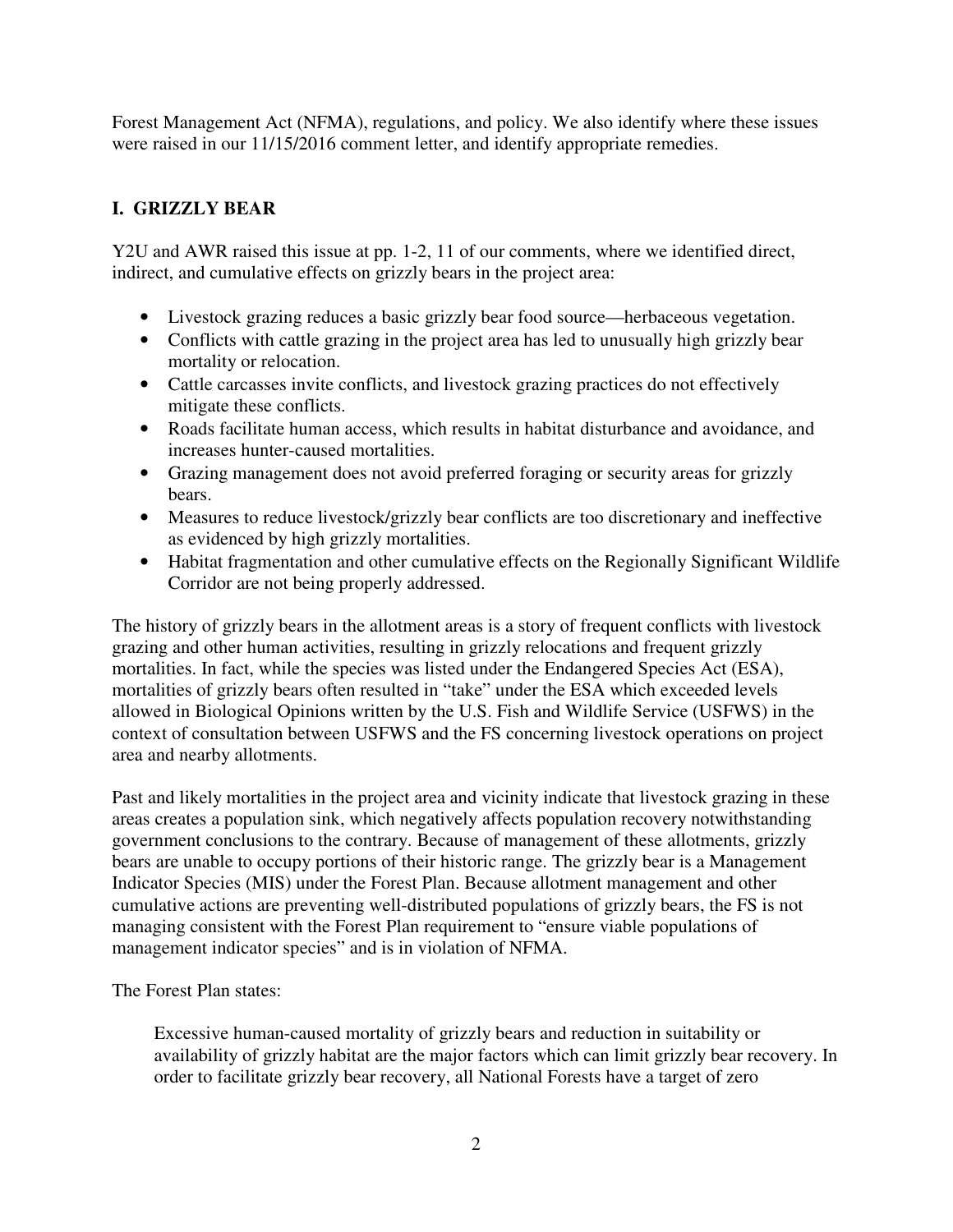preventable grizzly bear mortalities. A preventable mortality is one which could have reasonably been avoided by management actions under jurisdiction.

The FEIS's grazing alternatives fail to adequately address this target of zero preventable grizzly bear mortalities, in violation of NFMA and NEPA.

The FEIS states, "The grizzly bear management objective was to minimize livestock-related grizzly bear mortality. The threshold of concern for the determination was whether or not grizzly bear delisting in the Yellowstone Ecosystem was achievable despite the livestock-related grizzly bear mortality in the project area. Thus, the threshold of concern was linked to the Forest Plan goal of achieving grizzly bear recovery (U.S. Forest Service 1990)."

The FEIS does not consider that the USFWS removed the Greater Yellowstone Ecosystem (GYE) grizzly bear subpopulation from the Endangered Species list in June of 2017. This is a violation of NEPA. As long as they were listed, grizzly bears had some protections under the ESA whether or not they were in a designated recovery area. The project area was not within the GYE recovery area and was outside a 10-mile buffer zone surrounding the recovery area. This low prioritization of the allotment areas has no doubt been part of the reason for excessive take, because of unacceptably lax management of grizzly bear habitat by the agencies in the livestock allotments.

The FEIS relies upon a 2014 USFWS Biological Opinion (BO) in concluding livestock grazing on these allotments would not significantly reverse or retard recovery of the GYE grizzly bear. The FEIS does not consider that the Terms and Conditions and other conservation measures in the BO are no longer enforceable since delisting in June 2017.

In addition, a court ruling regarding the removal of a wolf population from Endangered Species Act protection has spurred reconsideration of the June 2017 decision for the GYE grizzlies. In December of 2017 the USFWS published a notice of regulatory review in the Federal Register, opening a public comment period based on that wolf ruling and because of the delisting of the arbitrarily designated grizzly bear GYE subpopulation. Although the USFWS claims that the GYE "final delisting rule remains in effect and the status of grizzly bears throughout the rest of the range remains unchanged" during this process, it's clear even they doubt that the delisting based upon a likely illegal designation of a distinct GYE population—will pass legal muster under multiple existing legal challenges.

Even if the GYE grizzly bear 2017 delisting is taken back and the GYE population again receives full ESA protections and the 2014 BO remains fully enforceable, that BO would only remain in effect through next year (2019), after which time protections for grizzly bears would be up in the air.

#### The Draft ROD states:

Within the Greater Yellowstone Ecosystem, interagency federal land managers have signed a Conservation Strategy for management of grizzly bears. Within this strategy, the grizzly bear population and its habitat is managed utilizing an approach that identifies a Primary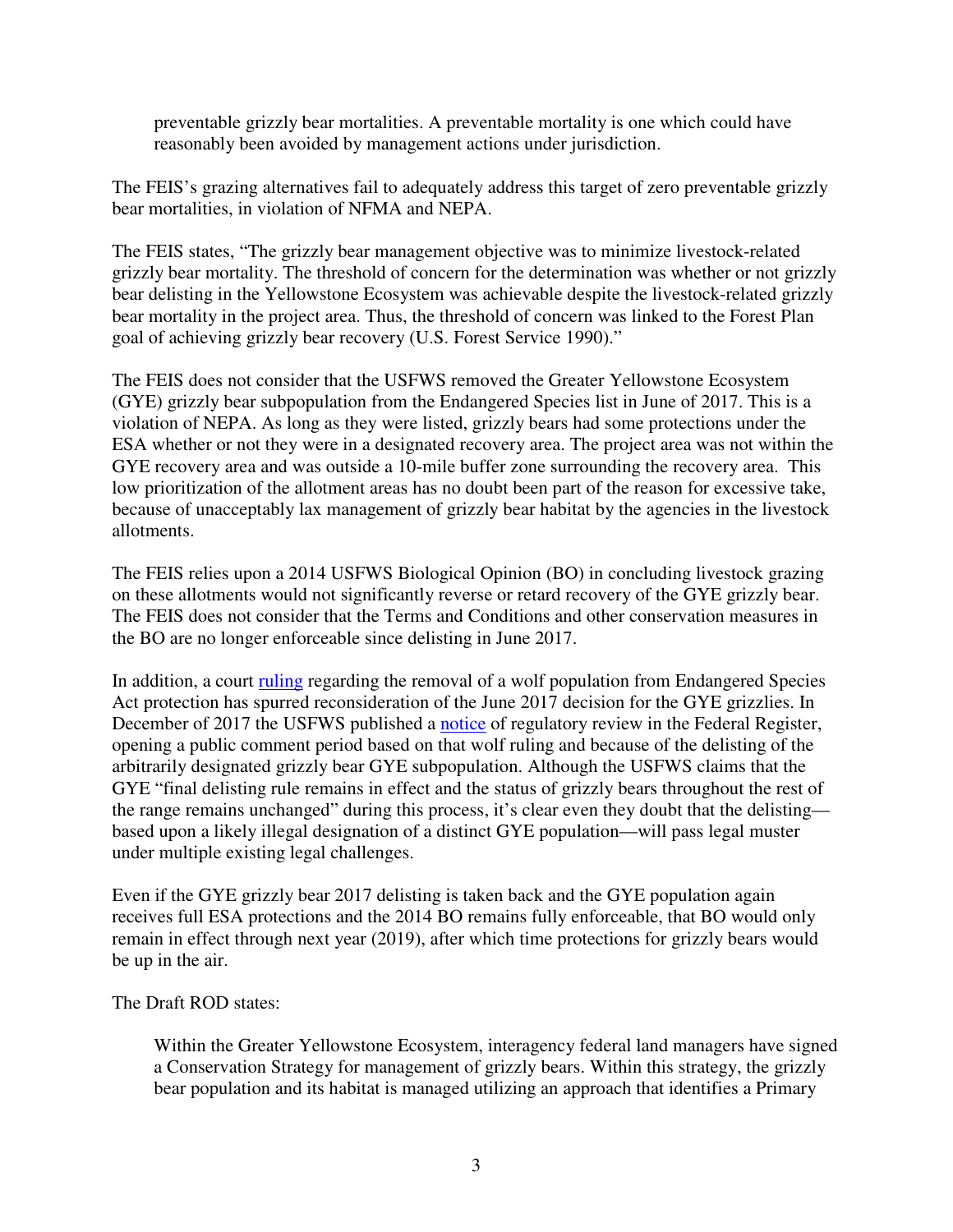Conservation Area (PCA) and adjacent areas described as the Demographic Monitoring Area (DMA). The PCA is intended to be a secure area for grizzly bears, with population and habitat conditions maintained to ensure a recovered population is maintained for the foreseeable future and to allow bears to continue to expand outside the PCA. In the DMA and other lands outside of the PCA, the key to successful management of grizzly bears lies in bears utilizing lands that are not managed solely for bears but in which their needs are considered along with other uses. Outside of the PCA, the objective is to maintain existing resource management and recreational uses and to allow agencies to respond to demonstrated grizzly bear problems with appropriate management actions. …This project area is outside of the PCA and within the DMA.

This indicates that government agencies still treat grizzly bears in the project area essentially as intruders who don't belong here even though this is well within historic grizzly bear range. The FEIS fails to analyze and disclose the level of lethality likely to be seen under this Conservation Strategy. There is also no evaluation of the adequacy of this Conservation Strategy, based upon past failures of similar conservation measures. These are NEPA violations.

The FEIS fails to analyze and disclose how Interagency Grizzly Bear Management Guidelines will be followed in the project area and cumulative effects area, in compliance with the Forest Plan Grizzly Bear Habitat Management Standard. And analysis in the context of the Grizzly Bear Management Situation does not occur in the FEIS, in violation of NEPA and NFMA

The FEIS does not analyze or disclose management consistency with the 2006 amendment to the Forest Plan concerning grizzly bears in the GYE, in violation of NEPA.

The FEIS fails to demonstrate the FS is managing consistent with Forest Plan monitoring direction for MIS, grizzly bears, and range condition, in violation of NFMA. Cumulative effects under cannot be adequately analyzed, in violation of NEPA.

Without ESA protections, the future management of grizzly bear habitat in the project area vicinity can only result in even more bear mortalities than the current excessive levels.

Finally, additional existing Forest Service policy specific to grizzly bears is found is in the Forest Service Manual: FSM 2600 - Wildlife, Fish, and Sensitive Plant Habitat Management, Chapter 2670 - Threatened, Endangered and Sensitive Plants and Animals. The FEIS fails to explain how allotment management under the Draft ROD's selected alternative would be consistent with this FSM policy.

**Remedy:** Prohibit livestock grazing in these allotments until the ESA listing legal issues and management uncertainties and inadequacies are adequately and appropriately addressed. Prohibit hunting and trapping activity using FS authority under 36 CFR 251 to ban and reduce mortality to grizzly bears. Prepare a Supplemental EIS to address the other legal and analytical deficiencies identified above.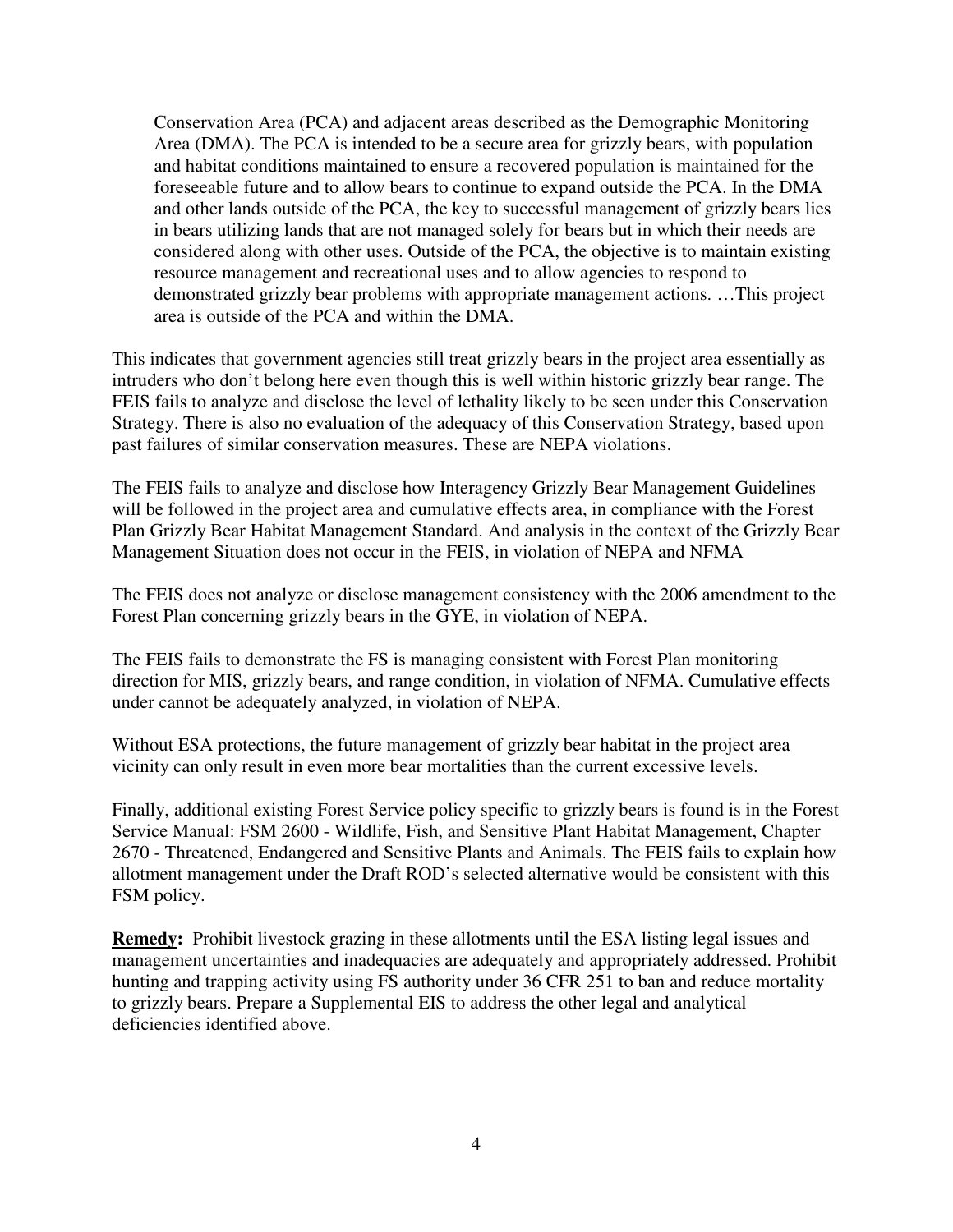## **II. GRAZING MANAGEMENT AND OVERUTILIZATION**

Y2U and AWR raised this issue at pp. 1, 9-11 of our comments. In sum, the FEIS:

- Fails to present a reliable, rational, and valid analysis of forage availability in the allotments
- Fails to cite results of valid and accurate monitoring of forage utilization in the allotments in order to inform the purpose of the project which is to "to authorize livestock grazing in a manner that will maintain or improve resource conditions"
- Fails to adequately analyze riparian utilization
- Fails to consider best available science on grazing management, monitoring, and utilization
- Relies on an erroneous allowance for forage consumption by cattle
- Allocates inadequate forage for big game and other native species
- Fails to consider grazing alternatives which would rest allotments or reduce livestock stocking rates in recognition of overgrazing
- Provides no analysis of the key areas or species used for monitoring
- Fails to adequately consider variability in annual weather and climate change

In essence, the FS has been, and under the selected alternative would continue to, manage the allotment areas to the detriment of wildlife, water, fish, soils and other natural resource values because of overgrazing. The above failures are a violation of the "hard look" requirement of NEPA.

The Forest Plan contains Priority  $1<sup>1</sup>$  Monitoring direction: "Benchmark studies will be established to determine the trend in range condition and the objectives of the AMP are being met. There will be one benchmark area for each grazing unit of each allotment." Also: "Implementation monitoring of rangeland proper-use criteria - Priority 2"; "Implementation monitoring of livestock distribution and grazing practices - Priority 2"; and "Validation monitoring of range condition - Priority 2." The FEIS fails to disclose how the FS has or is responding to these requirements and other monitoring direction in the Forest Plan, in violation of NFMA. This means FEIS cumulative effects analyses are inadequate, in violation of NEPA.

The FEIS fails to demonstrate consistency with applicable Forest Plan direction concerning livestock grazing as well as the monitoring requirements on the impacts of livestock grazing, in violation of NEPA and NFMA.

**Remedy:** Prepare a Supplemental EIS to address the legal and analytical deficiencies identified above, and prohibit livestock grazing in these allotments in the meantime.

<sup>-</sup><sup>1</sup> "Priority 1 monitoring is required."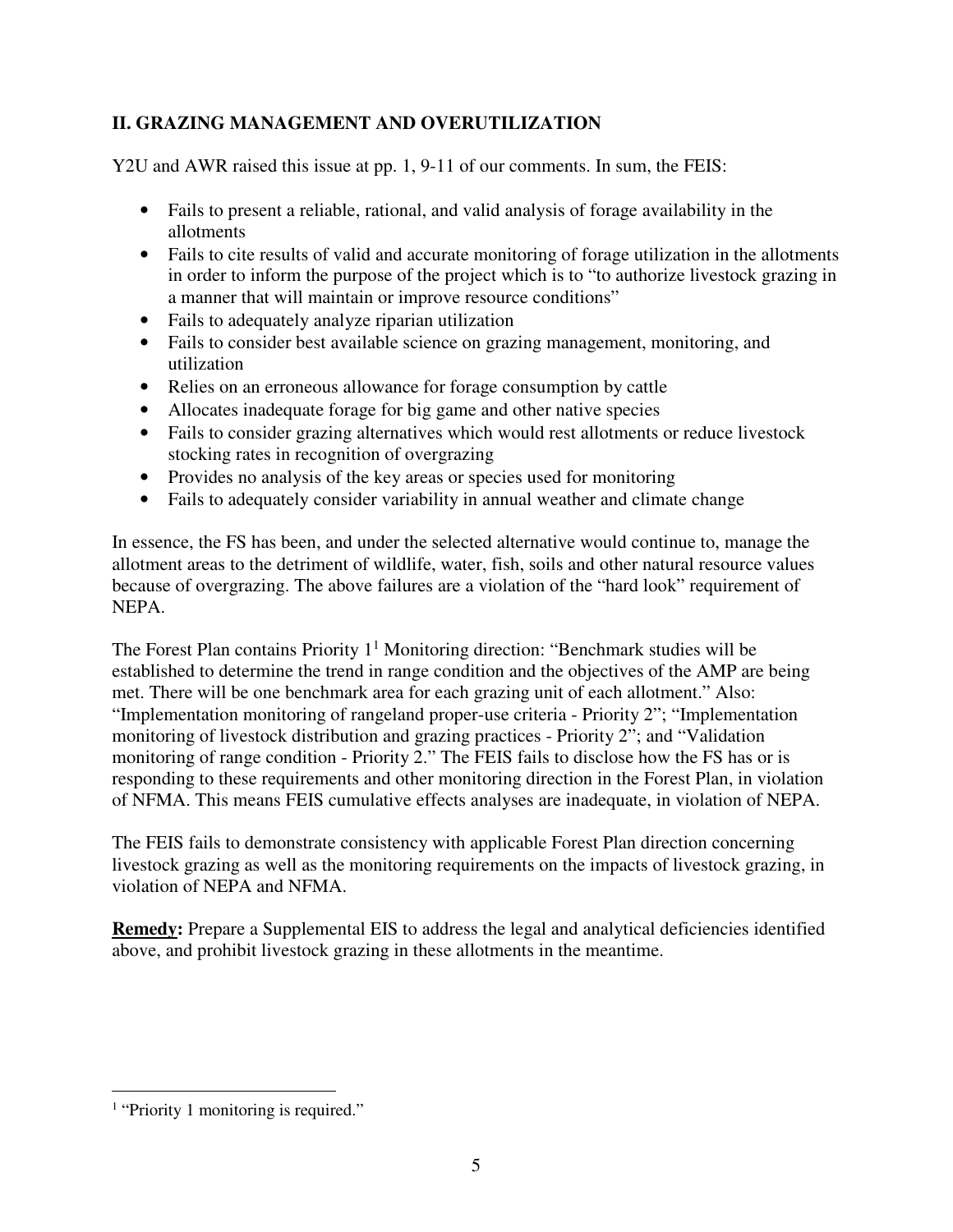#### **III. NATIVE FISH**

Y2U and AWR raised this issue in our comment letter at pp. 1, 4, 6-8:

- Stream standards are weak, allowing excessive bank alteration.
- The FEIS contains no comparisons to potential habitat conditions
- The FEIS includes no proposal to update livestock management to restore degraded conditions to potential
- Water Quality and sediment content of spawning habitats was not addressed
- The FEIS includes no analysis of E. coli presence and the threat to human health from that bacterium and from giardia.
- Stream temperatures exceed the aquatic life standard at times with inadequate management actions to address the problem
- The FEIS fails to consider best available scientific information on water quality and native fish habitat.

Cutthroat trout are identified as an MIS for riparian habitat in the Forest Plan. The Forest Plan also states:

For fish habitat providing a fishery at or near its potential, fish populations should be maintained at existing levels. For habitat below its potential, habitat should be improved and maintained to at least 90 percent of its natural potential. First priority for improvement should be streams supporting Colorado River and Bonneville cutthroat trout<sup>2</sup> which are Sensitive species.

The Forest Plan states:

At least 90 percent of the natural bank stability of streams that support a fishery, particularly Threatened, Endangered and Sensitive species, and all trout species, should be maintained. Stream bank vegetation should be maintained to 80 percent of its potential natural condition or an HCI rating of 85 or greater. Stream bank stability vegetation and fish numbers and biomass should be managed by stream type.

The FEIS fails to demonstrate consistency with above and other applicable Forest Plan direction concerning water quality and fisheries as well as the monitoring requirements on the impacts of forest plan implementation on water and fish, in violation of NEPA and NFMA. Viable populations of native fish species are not being assured.

**Remedy:** Prepare a Supplemental EIS to address the legal and analytical deficiencies identified above, and prohibit livestock grazing in these allotments in the meantime.

<sup>-</sup><sup>2</sup> The FEIS indicates both cutthroat trout species occur in the project area.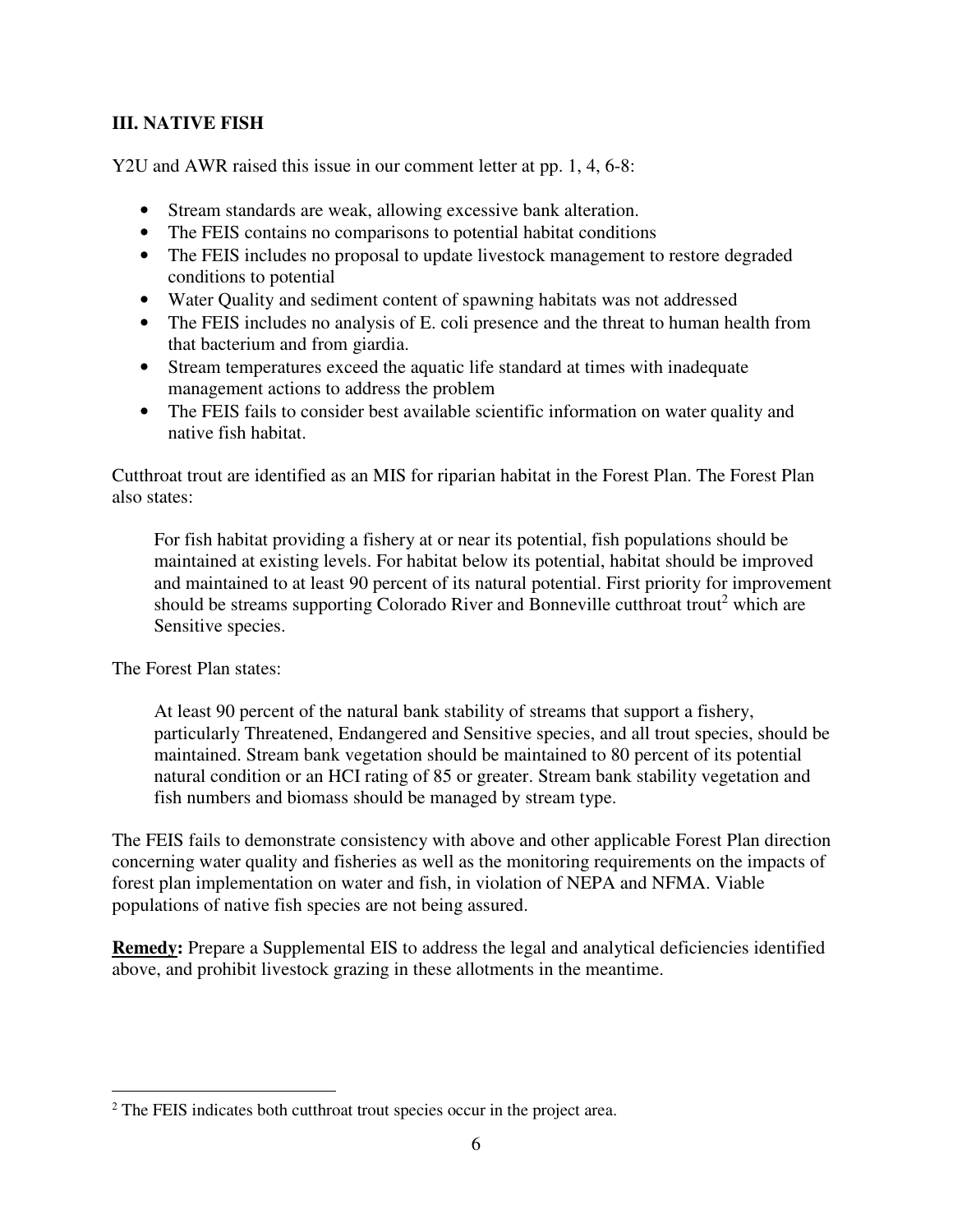#### **IV. SAGE GROUSE**

Y2U and AWR raised the sage grouse issue at pp. 1, 4, and 9 of our comment letter. We stated:

The Upper Green River project area contains sage grouse habitat including a lek in the center of the project area and others nearby. No data for trend over time in lek attendance was provided. Standards are inadequate for sage grouse, in particular the riparian 4" residual vegetation height which may only apply to the greenline, not the entire aquatic influence zone, and the 4" residual upland vegetation height. Riparian areas are where late brood rearing occurs, yet cattle prefer these areas and will eat them down to the ground, so sage grouse lose their forbs and cover, which should be left at 7" as for nesting habitat. Cover is cover, regardless of where the birds are located. Unfortunately, scientists and agencies have avoided dealing with riparian areas with any adequate standards, likely because they know how cattle behave, eating out the riparian and meadow areas before moving into uplands.

Sage grouse habitat in the project area fragmented by roads, fences, power lines, farming (removal of native vegetation), livestock grazing, noise and activity from traffic and human access, off road vehicles, construction of residences, commercial and industrial facilities.

The following are issues from the Sage-grouse National Technical Team (2011) report (NTT Report):

1. The need to enhance or restore sagebrush habitats upon which sage grouse depend 2. Causes of sage grouse decline include human land use, tillage agriculture, grazing management, energy and minerals development, roads, power lines and recreation 3. Adequacy of management is measured by science-based effectiveness monitoring of the biological response of sagebrush landscapes and sage grouse populations 4. Off-site mitigation (management and restoration) is needed to address impacts to habitats and connectivity

Based on these issues, recommendations consistent with the NTT Report to address current and potential problems for sage grouse habitat, leks, nesting areas and brood rearing areas in the project area (the combined 3.8 mile zones around each lek) are as follows:

1. Analysis of habitat condition within the project area to identify problem areas and potential for improvement (restoration, change in management).

2. Monitoring sage grouse populations using lek counts and habitat structure based on proximity to leks (3.8 mile radius). This would apply to the known and potential leks as well as others that might occur within the affected radius.

3. Mitigate habitat fragmentation by closing and restoring illegal trails on public lands; on private lands, provide information to landowners about seasonal use impacts for nesting and brood rearing areas with recommendations for avoidance (locations, seasons) 4. Mitigate livestock impacts to seasonal habitats on private and public lands, particularly during nesting and brood rearing (spring and summer) to provide 7" vegetation cover by grasses and forbs and eliminate trampling and disturbance of nests. The FS has authority to manage for these characteristics on national forest lands in the project area.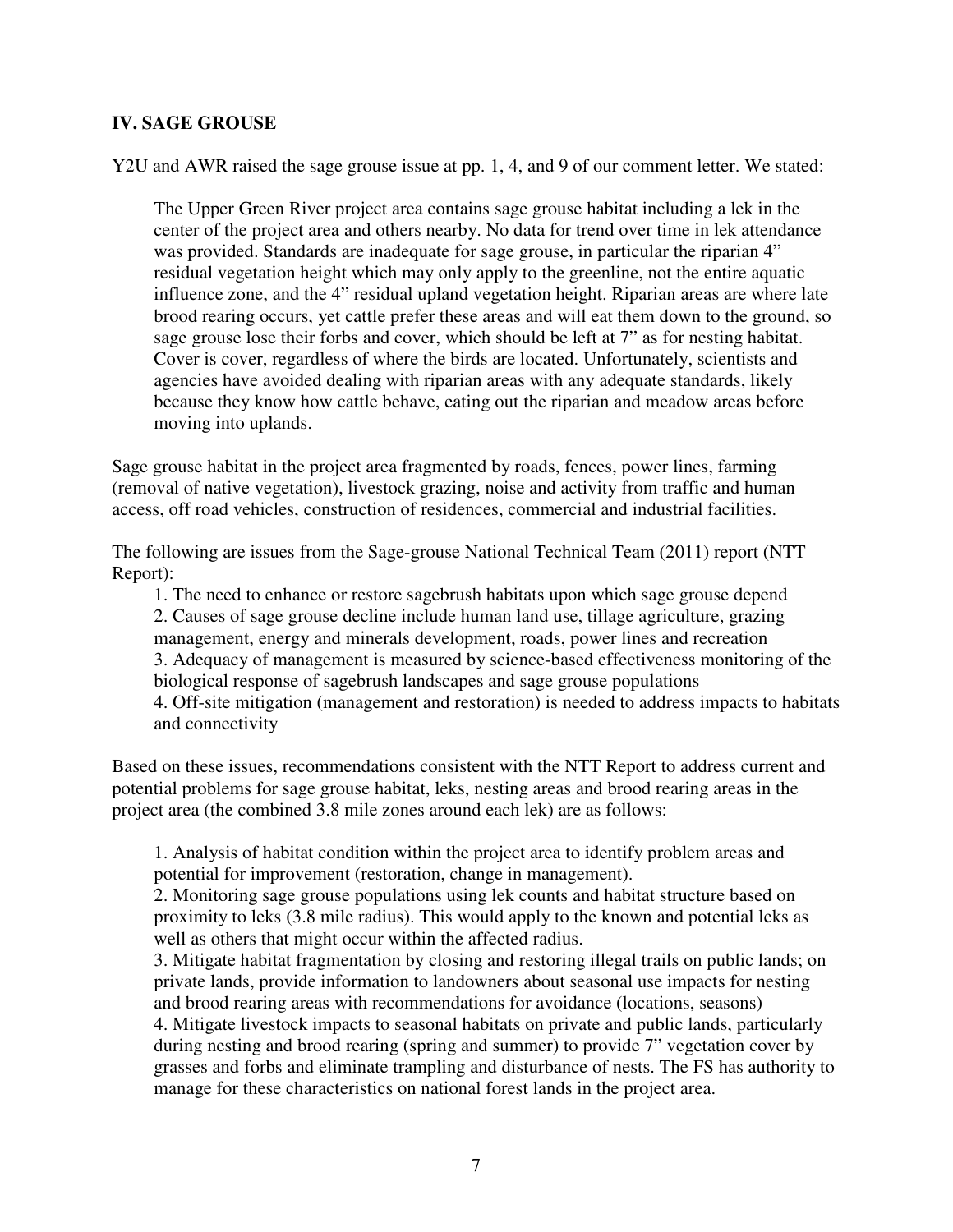Habitat restoration and monitoring are stressed to create or maintain a landscape that benefits sage grouse:

- Prioritize restoration in seasonal habitats limiting sage grouse distribution and abundance
- Include habitat parameters (cover and height of sagebrush, grasses and forbs)

recommended by Connelly et al. (2000) and compare to ecological potential using NRCS Ecological Site Descriptions

• Use native seeds and restore to ecological potential as the highest priority for restoration efforts

• Design management of livestock grazing and travel management to achieve or maintain conditions to benefit sage grouse

• Conduct population monitoring (lek counts) led by State wildlife agencies even though these have been challenged as inconsistently conducted and biased. However, lek counts appear the best available information on populations over time. Use standardized methodology.

- At landscape level, track percent of sagebrush cover and maturity of stands
- Collect quantitative habitat data (nesting, brood rearing, winter)
- Coordinate with State and Federal monitoring protocols.

Attachment 2 is our March 23, 2014 letter regarding Sage Grouse Habitat Mitigation and Monitoring in Relation to Paris Hills Agricom Operations. The letter includes more detailed recommendations for baseline analysis, monitoring, mitigation, and Restoration, which we incorporate into this Objection.

Forest Plan direction for sage grouse includes:

Range improvements, management activities, and trailing will be coordinated with and designed to help meet fish and wildlife habitat needs, especially on key habitat areas such …riparian areas, sagegrouse leks, and nesting sites. Special emphasis will be placed on helping to meet the needs of ...Sensitive species.

The greater sage grouse is a Forest Plan Sensitive species. The FEIS summarizes significant declines in sage grouse populations over its entire range. In 2010 the species was declared warranted for listing under the ESA, but in 2015, the U.S. Fish and Wildlife Service reversed course to list the Greater Sage-grouse to a "not warranted" finding. The FEIS states:

In September 2015, the Forest Service signed the record of decision implementing the Greater Sage-grouse Wyoming Management Plan (U.S. Forest Service 2015). The goal of incorporating these specific conservation measures into Forest Service land management plans is to protect, enhance, and restore Greater Sage-grouse and its habitat and to provide sufficient regulatory certainty such that the need for listing the species under the *Endangered Species Act* could be avoided.

The Greater Sage-grouse Wyoming Plan Amendment (U.S. Forest Service 2015 Attachment B) provides the Forest Service direction for Greater Sage-grouse management on the Bridger-Teton National Forest. This amendment provides conservation measures to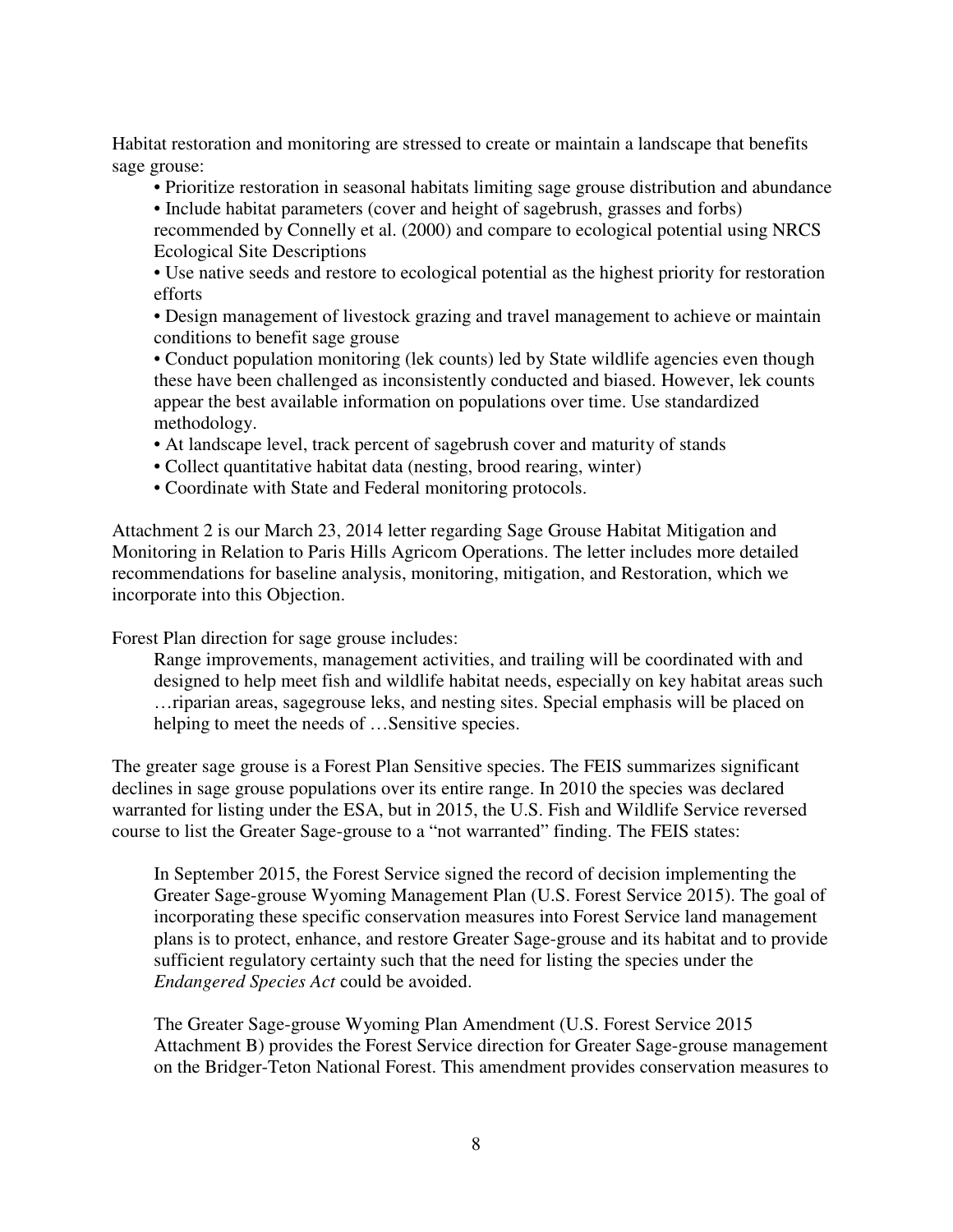protect, restore, and enhance Greater Sage-grouse and its habitat by reducing, eliminating, or minimizing threats to Greater Sage-grouse and its habitat.

The FEIS states, "AOIs are being updated to comply with the Greater Sage-grouse Wyoming Plan Amendment including the grazing guidelines (USFS 2015)." However, the FEIS fails to disclose that in 2017 the Forest Service and Department of Interior decided to weaken the land management plan amendment protections<sup>3</sup>, which they adopted as necessary condition to avoid listing the sage grouse. The FEIS failed to analyze and disclose the implications of this proposed weakening of BTNF Forest Plan direction for management of sage grouse habitat in the project area.

The FEIS fails to disclose sage grouse population and habitat trends for the project area, in violation of NEPA and NFMA.

The FEIS fails to consider best available scientific information on sage grouse habitat, in violation of NEPA.

The FEIS fails to demonstrate consistency with above and other applicable Forest Plan direction relating to sage grouse as well as the monitoring requirements on the impacts of forest plan implementation on sage grouse and its habitats, in violation of NEPA and NFMA. Viable populations of sage grouse are not being assured.

**Remedy:** Prepare a Supplemental EIS to address the legal and analytical deficiencies identified above, consistent with the Sage-grouse National Technical Team (2011) report. Prohibit livestock grazing in these allotments in the meantime.

### **V. CLIMATE CHANGE**

Y2U and AWR raised climate change issues at pp. 4-5, 9 of our comments. We began by requesting the FS take a "hard look" at how allotment management activities would be in accord with the agency's 2010 National Roadmap for Responding to Climate Change. Our comment focused specifically on Roadmap guidance to:

- a. Assess vulnerability of species and ecosystems to climate change
- b. Restore resilience
- c. Promote carbon sequestration
- d. Connect habitats, restore important corridors for fish and wildlife, decrease
- fragmentation and remove impediments to species migration.

The FS entirely ignored this request. We also referred the FS to the National Fish, Wildlife and Plants Climate Adaptation Strategy (https://www.wildlifeadaptationstrategy.gov/) which describes climate change effects and emphasizes conservation of habitats and reduction of non-

<sup>-</sup>3 See Attachments 3 and 4 for additional context.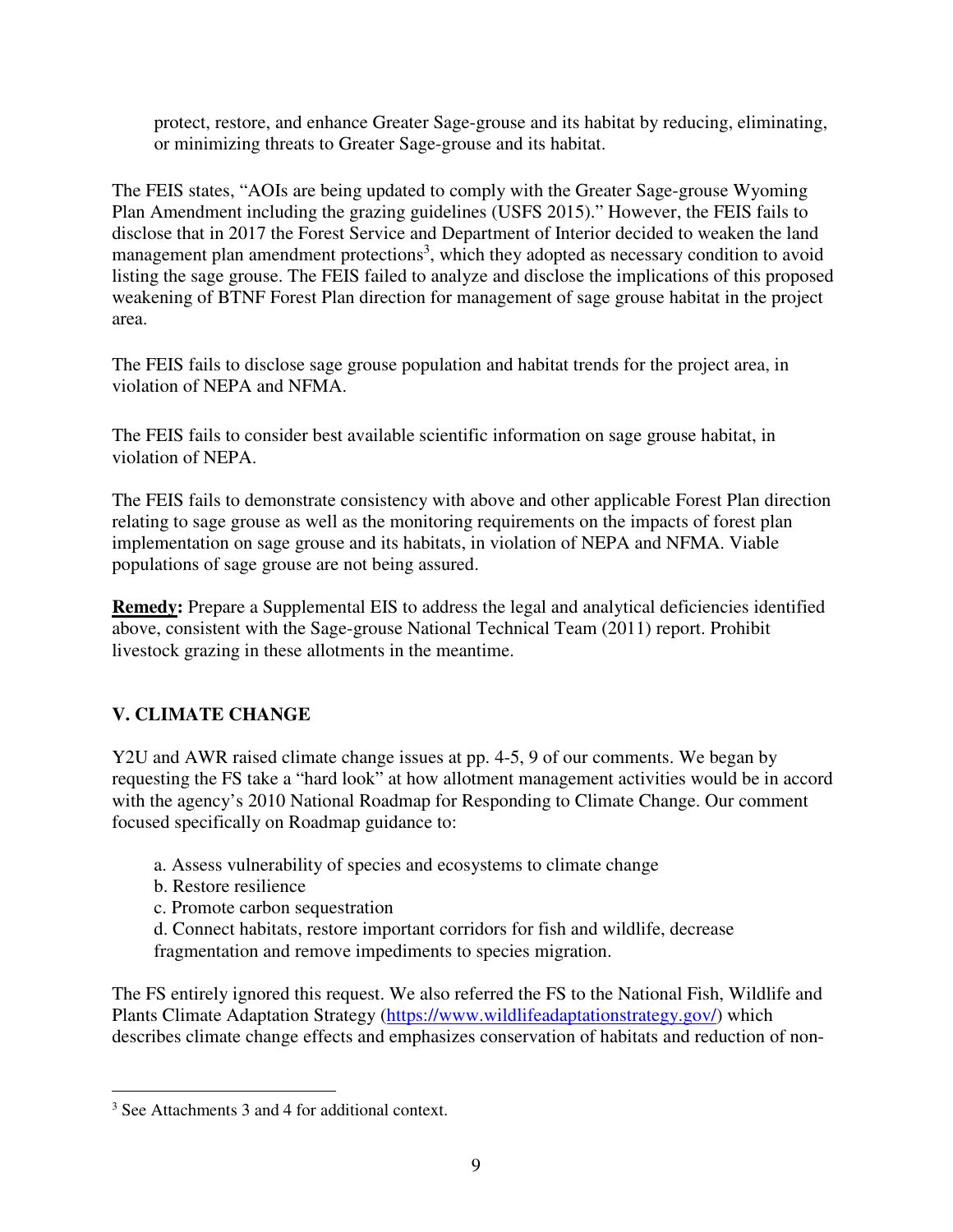climate stressors to help fish and wildlife adapt. The FS ignored this request also. The FEIS fails to properly address these issues, in violation of NEPA.

The FEIS failed to analyze and disclose emissions of greenhouse gases from livestock grazing in the allotments. It dismisses the issue entirely, stating: "The small scale of most Agency livestock grazing projects would likely limit feasibility to disclose a difference in effects to greenhouse gas emissions or the carbon cycle." (FEIS at 640.) The FS obviously does not want to be accountable for National Forest System-wide management's exacerbation of climate change, which the 2010 National Roadmap for Responding to Climate Change directs it to be.

Pecl, et al. 2017 "review the consequences of climate-driven species redistribution for economic development and the provision of ecosystem services, including livelihoods, food security, and culture, as well as for feedbacks on the climate itself." They state, "Despite mounting evidence for the pervasive and substantial impacts of a climate-driven redistribution of Earth's species, current global goals, policies, and international agreements fail to account for these effects. … To date, all key international discussions and agreements regarding climate change have focused on the direct socioeconomic implications of emissions reduction and on funding mechanisms; **shifting natural ecosystems have not yet been considered in detail**." (Emphasis added.)

Global climate change is a significant threat to humanity and functioning ecosystems. Climate change is caused by excess  $CO<sub>2</sub>$  and other greenhouse gases transferred to the atmosphere from other pools. All lands, including those in this project area, are an important part of the global carbon cycle. Since the time the BTNF Forest Plan was written, there is significant new information reinforcing the need to conserve all existing stores of carbon in forests to keep carbon in forests and out of the atmosphere, in order to mitigate climate change. Since all forests are an important part of the global carbon cycle, the agency must do its part by managing forests to maintain and increase carbon storage. Global warming is caused by the *cumulative* buildup of greenhouse gases, including  $CO<sub>2</sub>$ , in the atmosphere. Allotment management will add to the cumulative total carbon emissions so it is clearly part of the problem and must be minimized.

Global warming and its consequences may be effectively irreversible, which implicates certain legal consequences under NEPA and NFMA and ESA (e.g., 40 CFR § 1502.16; 16 USC §1604(g); 36 CFR §219.12; ESA Section 7; 50 CFR §§402.9, 402.14). The FS should recognize that all net carbon emissions from logging represent "irretrievable and irreversible commitments of resources."

Clearly, the management of the planet's forests is a nexus for addressing the largest crisis ever facing humanity. Yet the FEIS fails to even provide a minimal quantitative analysis of project- or agency-caused  $CO<sub>2</sub>$  emissions or consider the best available science on the topic. This is immensely unethical and immoral. The lack of detailed scientific discussion in the FEIS concerning climate change is far more troubling than the document's failures on other topics, because the consequences of unchecked climate change will be disastrous for food production, sea level rise, and water supplies, resulting in complete turmoil for all human societies. This is an issue as serious as nuclear annihilation (although at least with the latter we're not already pressing the button).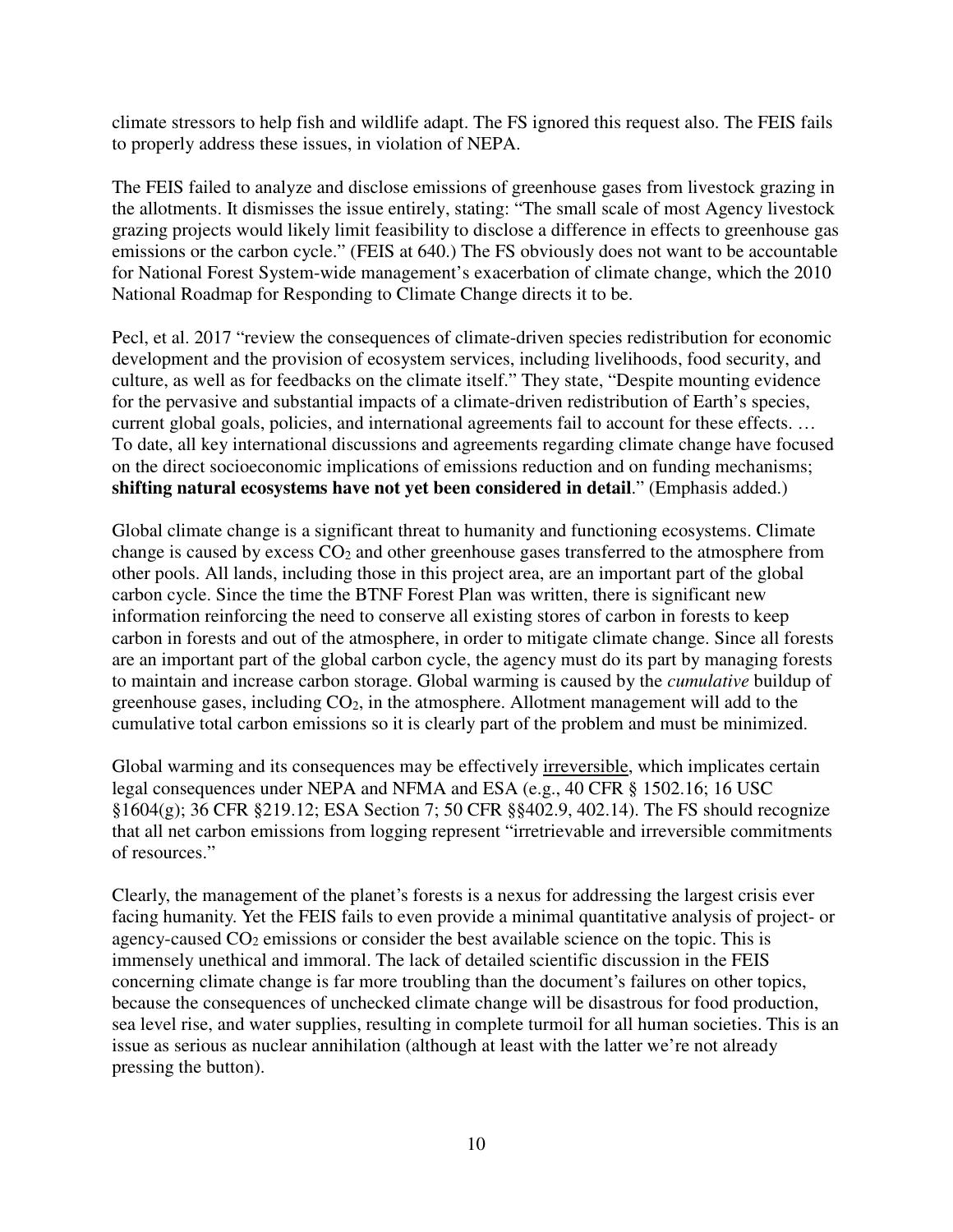Respected experts say that the atmosphere might be able to safely hold 350 ppm of CO2.<sup>4</sup> So when we were at pre-industrial levels of about 280 ppm, we had a cushion of about 70 ppm which represents millions of tons of GHG emissions. Well, now that cushion is completely gone. We are already over 400 ppm  $CO<sub>2</sub>$  and rising, so what's the safe level of additional emissions (from logging or any other activity)? It's negative. There is no safe level of additional emissions that our earth systems can tolerate. In fact, we need to be removing carbon, not adding carbon to the atmosphere.<sup>5</sup>

Like all forests, the Bridger-Teton National Forest is an important part of the global carbon cycle. Clear scientific information reinforces the critical need to conserve all existing stores of carbon in forests to keep it out of the atmosphere. Given that forest policies in other countries and on private lands are politically more difficult to influence, the FS should be taking a leadership role to maintain and increase carbon storage on publicly owned forests, in order to help mitigate climate change effects. It fails to do so.

The FEIS ignores the large body of science on forest management's adverse effects on carbon sequestration. The FEIS's claim that carbon emissions from actions such as the Upper Green River Area Rangeland Project are minimal in the overall context of such things, however the FS avoids the logical step of analyzing and disclosing the cumulative effects of overall agency management contributions to climate change.

The Committee of Scientists, 1999 recognize the importance of forests for their contribution to global climate regulation. Also, the 2012 Planning Rule recognizes, in its definition of *Ecosystem services*, the "Benefits people obtain from ecosystems, including: (2) *Regulating services,* such as long term storage of carbon; climate regulation…"

The FEIS does not analyze or disclose the body of science that implicates livestock grazing as a contributor to reduced carbon stocks and increases in greenhouse gas emissions.

The Idaho Panhandle National Forests plan revision draft EIS defines carbon sequestration: "…the process by which atmospheric carbon dioxide is taken up by vegetation through photosynthesis and stored as carbon in biomass (trunks, branches, foliage, and roots) and soils."

The FEIS fails to provide estimates of the total amount of  $CO<sub>2</sub>$  or other greenhouse gas emissions caused by FS management actions and policies—BTNF/forestwide, regionally, or nationally. Instead, agency policymakers seem comfortable maintaining a position that they need not take any leadership on this issue, and obfuscate via this FEIS to justify their failures.

The FEIS ignores cumulative  $CO<sub>2</sub>$  and other greenhouse gas emissions from common human activities related to forest management and recreational uses. These include emissions associated

<sup>-</sup><sup>4</sup> http://www.350.org/about/science.

<sup>&</sup>lt;sup>5</sup> "To get back to 350 ppm, we'll have to run the whole carbon-spewing machine backwards, sucking carbon out of the atmosphere and storing it somewhere safely. … By growing more forests, growing more trees, and better managing all our forests, …" http://blog.cleanenergy.org/2013/11/26/exploringbiocarbon-tools/comment-page-1/#comment-375371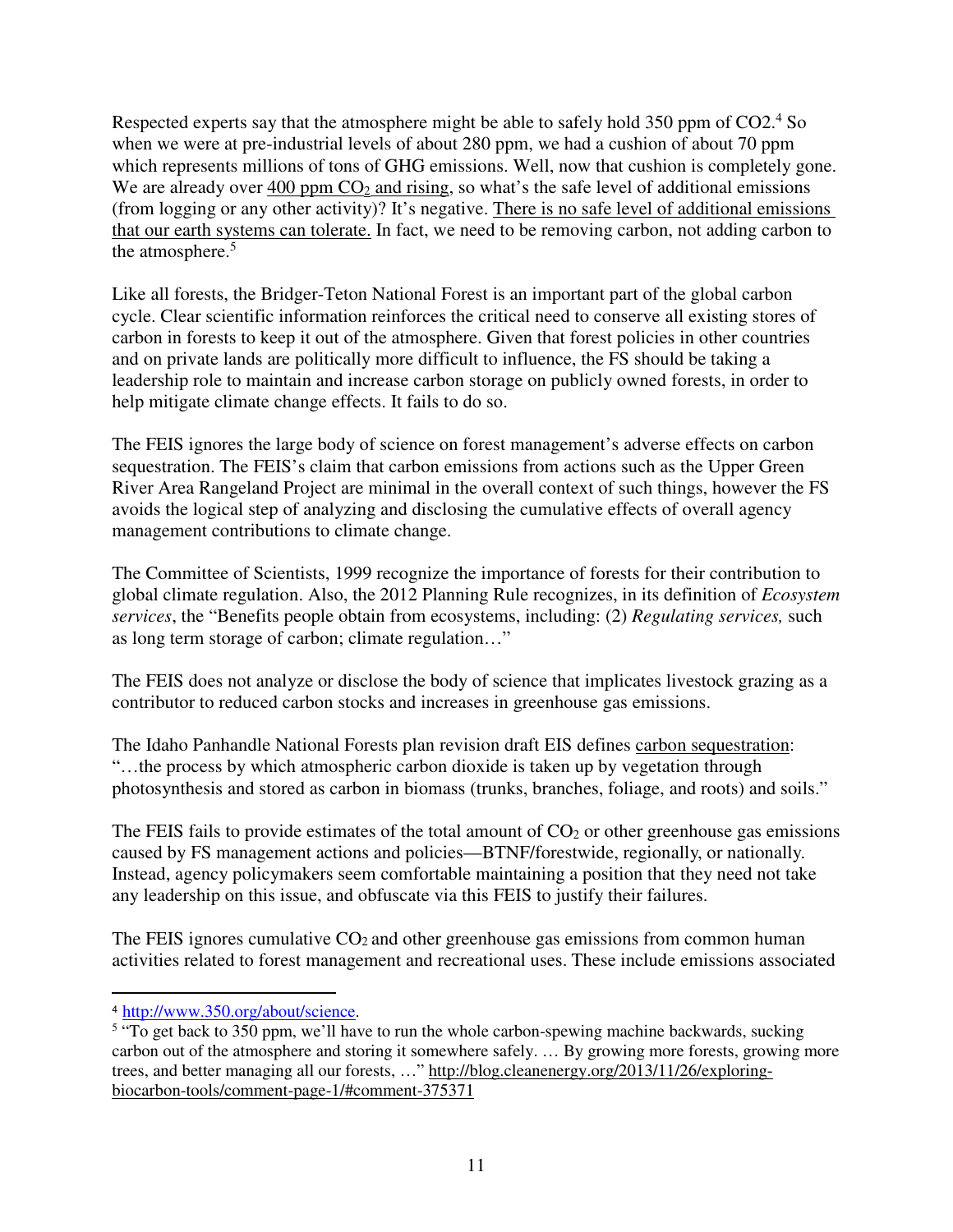with machines used for logging and associated activities, vehicle use for administrative actions, recreational motor vehicles, and emissions associated with livestock grazing. The FS is simply ignoring the climate impacts of these management and other authorized or allowed activities.

Kassar and Spitler, 2008 provide an analysis of the carbon footprint of off-road vehicles in California. They determined:

Off-road vehicles in California currently emit more than 230,000 metric tons — or 5000 million pounds — of carbon dioxide into the atmosphere each year. This is equivalent to the emissions created by burning 500,000 barrels of oil. The 26 million gallons of gasoline consumed by off-road vehicles each year in California is equivalent to the amount of gasoline used by 1.5 million car trips from San Francisco to Los Angeles.

. . . Off-road vehicles emit considerably more pollution than automobiles. According to the California Air Resources Board, off-road motorcycles and all-terrain vehicles produce 118 times as much smog-forming pollutants as do modern automobiles on a per-mile basis.

. . . Emissions from current off-road vehicle use statewide are equivalent to the carbon dioxide emissions from 42,000 passenger vehicles driven for an entire year or the electricity used to power 30,500 homes for one year.

Also, Sylvester, 2014 provides data on the amount of fossil fuel being consumed by snowmobiles in Montana, from which one can calculate the carbon footprint. The study finds that resident snowmobilers burn 3.3 million gallons of gas in their snowmobiles each year and a similar amount of fuel to transport themselves and their snowmobiles to and from their destination. Non-residents annually burn one million gallons of gas in snowmobiles and about twice that in related transportation. So that adds up to 9.6 million gallons of fuel consumed in the pursuit of snowmobiling each year in Montana alone. Multiply that by 20 pounds of carbon dioxide per gallon of gas (diesel pickups spew 22 pounds per gallon) and snowmobiling releases 192 million pounds (96 thousand tons) of climate-warming  $CO<sub>2</sub>$  per year into the atmosphere.

The point is, fossil fuel emissions created by motor vehicles can be quantitatively estimated. The Upper Green River Area Rangeland FEIS makes no attempt.

Nitrous oxide, a by-product generated by the microbial breakdown of nitrogen in livestock manure, is a potent greenhouse gas completely ignored by the FEIS. Also, the digestion of organic materials by livestock is a large source of methane emission. Methane is a far more potent substance than  $CO<sub>2</sub>$  causing climate change. Beschta et al 2012 review some of the science on livestock exacerbation of climate change:

Livestock production impacts energy and carbon cycles and globally contributes an estimated 18% to the total anthropogenic greenhouse gas (GHG) emissions (Steinfeld and others 2006). How public-land livestock contribute to these effects has received little study. Nevertheless, livestock grazing and trampling can reduce the capacity of rangeland vegetation and soils to sequester carbon and contribute to the loss of above- and belowground carbon pools (e.g., Lal 2001b; Bowker and others 2012). Lal (2001a) indicated that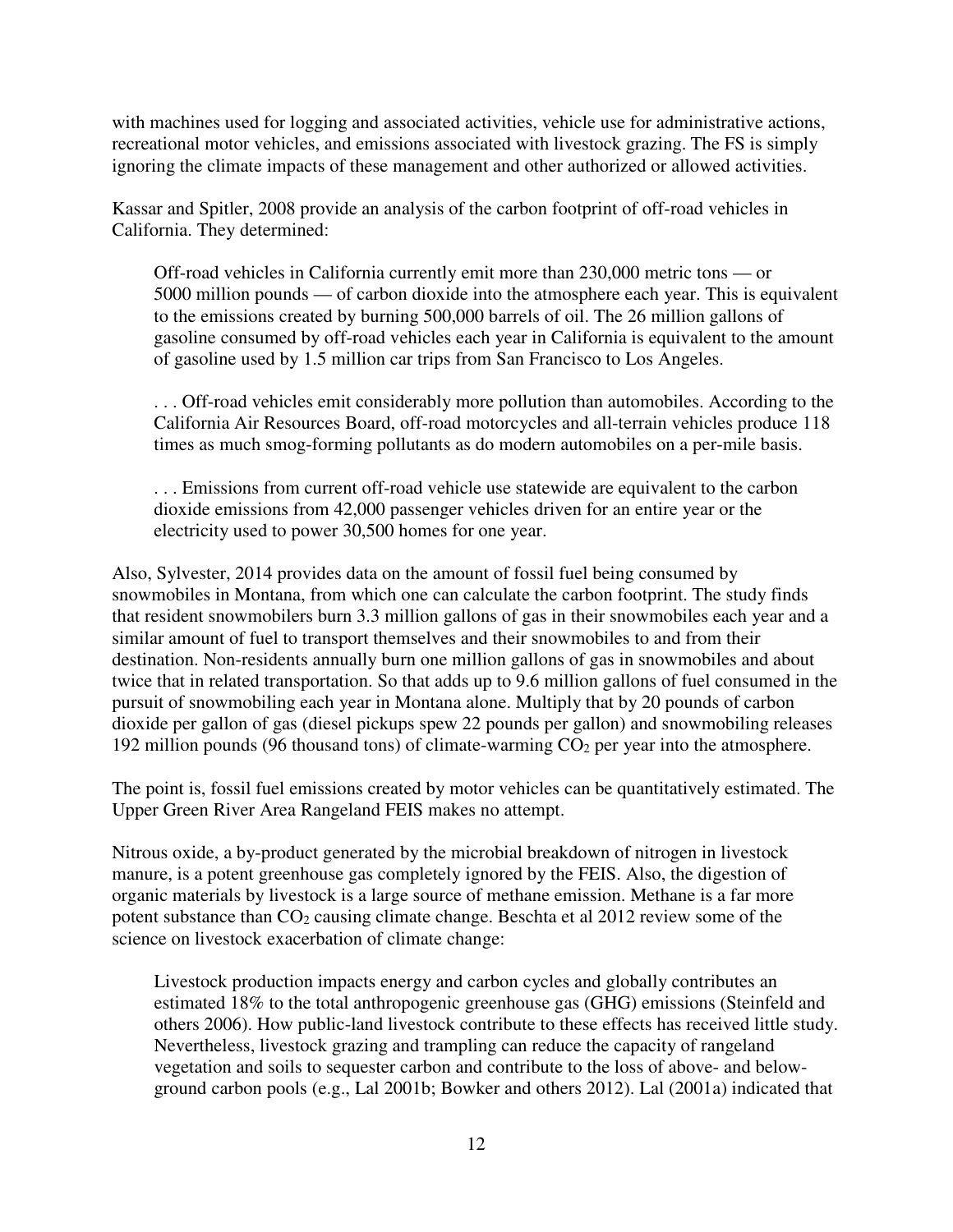heavy grazing over the long-term may have adverse impacts on soil organic carbon content, especially for soils of low inherent fertility. Although Gill (2007) found that grazing over 100 years or longer in subalpine areas on the Wasatch Plateau in central Utah had no significant impacts on total soil carbon, results of the study suggest that ''if temperatures warm and summer precipitation increases as is anticipated, [soils in grazed areas] may become net sources of CO2 to the atmosphere'' (Gill 2007, p. 88). Furthermore, limited soil aeration in soils compacted by livestock can stimulate production of methane, and emissions of nitrous oxide under shrub canopies may be twice the levels in nearby grasslands (Asner and others 2004). Both of these are potent GHGs.

Gerber, et al., 2013 state, "Livestock producers, which include meat and dairy farming, account for about 15 percent of greenhouse gas emissions around the world. That's more than all the world's exhaust-belching cars, buses, boats, and trains combined."

Saunois et al., 2016a note "the recent rapid rise in global methane concentrations is predominantly biogenic—most likely from agriculture—with smaller contributions from fossil fuel use and possibly wetlands. …Methane mitigation offers rapid climate benefits and economic, health and agricultural co-benefits that are highly complementary to  $CO<sub>2</sub>$  mitigation." (Also see Saunois et al., 2016b; Gerber et al., 2013; and the Grist articles "Why isn't the U.S. counting meat producers' climate emissions?" and "Cattle grazing is a climate disaster, and you're paying for it" and Stanford News article "Methane from food production could be wildcard in combating climate change, Stanford scientist says".)

Ripple et al. 2014 provide some data and point out the opportunities available for greenhouse gas reductions via change in livestock policy:

- At present non- $CO_2$  greenhouse gases contribute about a third of total anthropogenic  $CO_2$ equivalent  $(CO<sub>2</sub>e)$  emissions and 35–45% of climate forcing (the change in radiant energy retained by Earth owing to emissions of long-lived greenhouse gases) resulting from those emissions.
- Methane (CH4) is the most abundant non- $CO<sub>2</sub>$  greenhouse gas and because it has a much shorter atmospheric lifetime  $(\sim 9 \text{ years})$  than  $CO_2$  it holds the potential for more rapid reductions in radiative forcing than would be possible by controlling emissions of  $CO<sub>2</sub>$ alone.
- We focus on ruminants for four reasons. First, ruminant production is the largest source of anthropogenic CH4 emissions (Fig. 1c) and globally occupies more area than any other land use. Second, the relative neglect of this greenhouse gas source suggests that awareness of its importance is inappropriately low. Third, reductions in ruminant numbers and ruminant meat production would simultaneously benefit global food security, human health and environmental conservation. Finally, with political will, decreases in worldwide ruminant populations could potentially be accomplished quickly and relatively inexpensively.
- Worldwide, the livestock sector is responsible for approximately 14.5% of all anthropogenic greenhouse gas emissions  $3(7.1 \text{ of } 49 \text{ Gt})$  CO<sub>2</sub>2e yr–1). Approximately  $44\%$  (3.1 Gt CO<sub>2</sub>e yr-1) of the livestock sector's emissions are in the form of CH4 from enteric fermentation, manure and rice feed, with the remaining portions almost equally shared between  $CO_2$  (27%, 2 Gt  $CO_2$ e yr-1) from land-use change and fossil fuel use,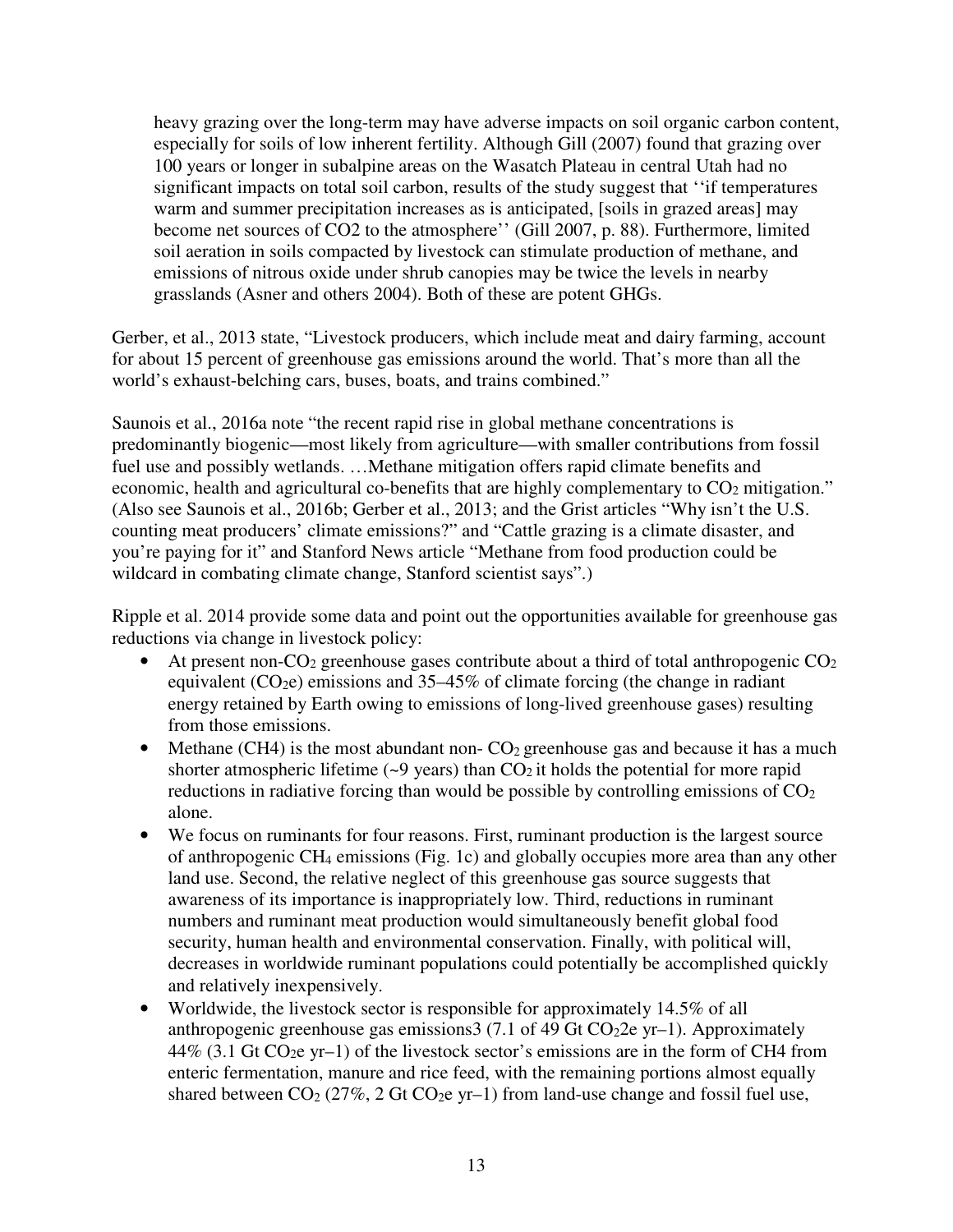and nitrous oxide  $(N_2O)$  (29%, 2 Gt CO<sub>2</sub>e yr–1) from fertilizer applied to feed-crop fields and manure.

- Globally, ruminants contribute 11.6% and cattle 9.4% of all greenhouse gas emissions from anthropogenic sources.
- Lower global ruminant numbers would have simultaneous benefits for other systems and processes. For example, in some grassland and savannah ecosystems, domestic ruminant grazing contributes to land degradation through desertification and reduced soil organic carbon. Ruminant agriculture can also have negative impacts on water quality and availability, hydrology and riparian ecosystems. Ruminant production can erode biodiversity through a wide range of processes such as forest loss and degradation, landuse intensification, exotic plant invasions, soil erosion, persecution of large predators and competition with wildlife for resources.
- Roughly one in eight people in the world are severely malnourished or lack access to food owing to poverty and high food prices. With over 800 million people chronically hungry, we argue that the use of highly productive croplands to produce animal feed is questionable on moral grounds because this contributes to exhausting the world's food supply.
- In developed countries, high levels of meat consumption rates are strongly correlated with rates of diseases such as obesity, diabetes, some common cancers and heart disease. Moreover, reducing meat consumption and increasing the proportion of dietary protein obtained from high-protein plant foods — such as soy, pulses, cereals and tubers — is associated with significant human health benefits.
- The greenhouse gas footprint of consuming ruminant meat is, on average, 19–48 times higher than that of high-protein foods obtained from plants (Fig. 2), when full life cycle analysis including both direct and indirect environmental effects from 'farm to fork' for enteric fermentation, manure, feed, fertilizer, processing, transportation and land-use change are considered.
- In terms of short-term climate change mitigation during the next few decades, if all the land used for ruminant livestock production were instead converted to grow natural vegetation, increased  $CO<sub>2</sub>$  sequestration on the order of 30–470% of the greenhouse gas emissions associated with food production could be expected.
- (D)ecreasing ruminants should be considered alongside our grand challenge of significantly reducing the world's reliance on fossil fuel combustion. Only with the recognition of the urgency of this issue and the political will to commit resources to comprehensively mitigate both  $CO<sub>2</sub>$  and non- $CO<sub>2</sub>$  greenhouse gas emissions will meaningful progress be made on climate change. For an effective and rapid response, we need to increase awareness among the public and policymakers that what we choose to eat has important consequences for climate change.

The FEIS fails to consider best available scientific information on climate change as it relates directly, indirectly, and cumulatively to the Upper Green River Area Rangeland Project, in violation of NEPA.

**Remedy:** Conduct a National Forest System-wide analysis of management activities on greenhouse gas emissions and carbon sequestration processes on national forests and national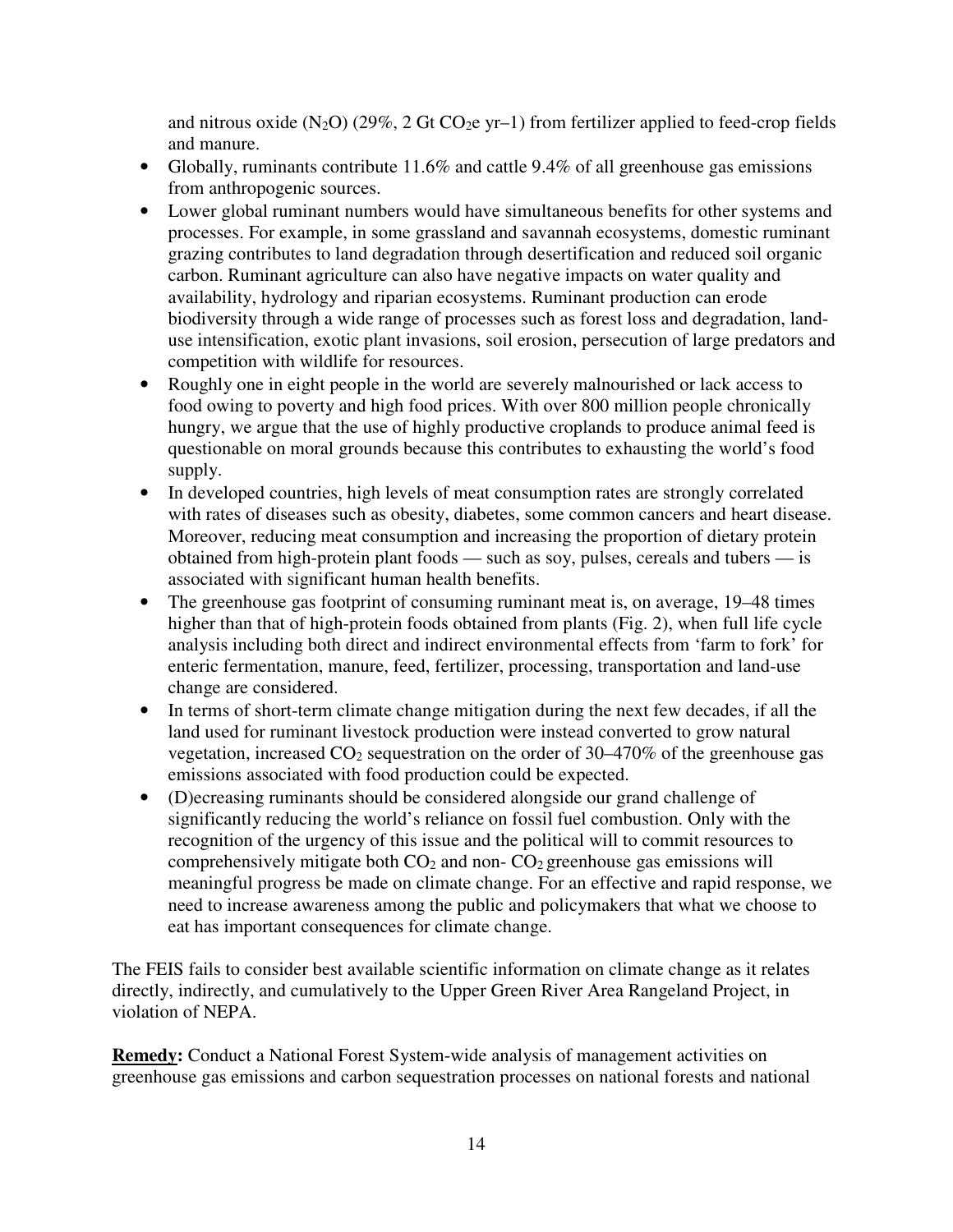grasslands. Prepare a Supplemental EIS to address the legal and analytical deficiencies identified above. Prohibit livestock grazing in these allotments in the meantime.

### **VI. ECONOMICS**

Y2U and AWR raised the economics issue at pp. 2 and 9 of our comments. We made the point that the FS "makes the claim that grazing these allotments is economically important to the local economy and supports local custom and culture but does not analyze the real costs and benefits." We quoted an economist: "Claims about the relative importance of federal grazing to the economies of the western states can be simply analyzed by answering the following four questions" but the FS refused to consider the economics from the wider perspective of the landowners here—the U.S. taxpayers.

Our comments also presented numbers regarding the economic values of wildlife and other natural amenity values. As recognized in the Forest Plan, "Outfitting and private hunting opportunities play a major role in the economic structure and historic-use patterns of the National Forest" and "Locally, the streams and rivers of these watersheds support a wide variety of recreational pursuits and contribute substantially to the tourism economy." Still, the FS refused to widen its perspective and attempt to quantify anything beyond its narrow local focus.

The Forest Plan defines "Economic Efficiency" as:

The calculation of the relative economic value of alternative sets of conditions or outputs (benefits), and of alternative methods (costs) for achieving given sets of conditions or outputs (benefits). Economic efficiency is usually measured using present net value, benefit-cost ratios, or rate-of-return. Economic efficiency analysis includes evaluation of the relative merits of different outputs or conditions. In cost efficiency analysis, the conditions or outputs (benefits) are set at a specified level and alternative means of achieving that specified level (costs) are evaluated.

The FEIS fails to provide a valid and comprehensive measure of economic efficiency of the allotment management.

**Remedy:** Prepare a Supplemental EIS to address the analytical deficiencies identified above.

#### **VII. FOREST RESILIENCY, BIODIVERSITY, HABITAT CONNECTIVITY, AND SPECIES OF CONCERN**

Y2U and AWR raised issues of forest resiliency, biodiversity at various geographic and population scales, grazing impacts on plant communities, soil, and Sensitive and other native species at pp. 1-3 and 5 of our comments. Natural diversity, including its myriad ecological relationships that are impacted by livestock grazing, is discussed in our comment letter where we mention some of the ecological factors the FS has not adequately addressed: "…the effects of livestock on forest health, including aspen and conifer forests in regard to accelerating succession of aspen and increasing the fire hazard in conifer forests. Livestock grazing plays a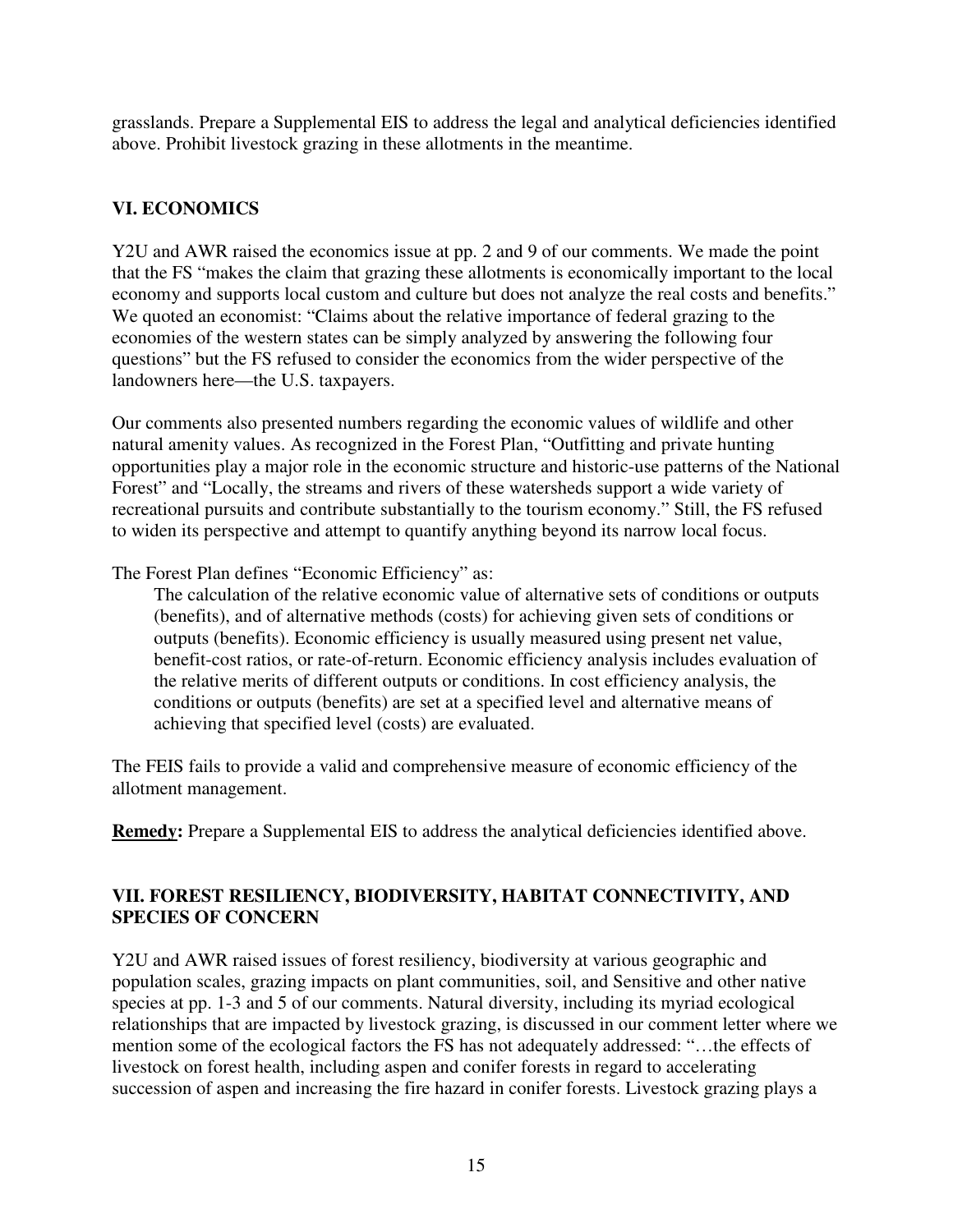key role in removing the herbaceous vegetation from the forest floor and disturbing the soil resulting in accelerated establishment of conifer seedlings."

This issue is also important from the perspective of ongoing climate change, which as we discuss above, the FEIS ignores. Pecl, et al. 2017 conclude:

The breadth and complexity of the issues associated with the global redistribution of species driven by changing climate are creating profound challenges, with species movements already affecting societies and regional economies from the tropics to polar regions. Despite mounting evidence for these impacts, current global goals, policies, and international agreements do not sufficiently consider species range shifts in their formulation or targets. Enhanced awareness, supported by appropriate governance, will provide the best chance of minimizing negative consequences while maximizing opportunities arising from species movements—movements that, with or without effective emission reduction, will continue for the foreseeable future, owing to the inertia in the climate system.

The Forest Plan makes these commitments:

**Habitat monitoring strategies will be developed** for each habitat. **Riparian and oldgrowth forest habitats will be monitored** primarily by **monitoring population trends** for their respective guilds and by tracking trends in habitat health and diversity by total acres, amount of each seral stage, condition, and age class. The other four habitat types **will be monitored** by tracking trends in habitat health and diversity. (Emphases added.)

The Forest Plan makes additional monitoring commitments, including these quite relevant to understanding the impacts of livestock grazing:

- Effectiveness monitoring of vegetative manipulation, and the maintenance of critical habitat components such as cover, aspen, old-growth, and security necessary to meet the population objectives identified in the DFCL and Management Policy - Priority 1
- Validation and effectiveness monitoring of Kendall Warm Springs dace populations and associated stream and riparian areas - Priority 1
- Validation monitoring of Colorado cutthroat trout populations Priority 2.
- Validation and effectiveness monitoring of ecological management indicator species Priority 2.
- Validation monitoring of Sensitive plant species Priority 2
- Validation monitoring of Sensitive wildlife species Priority 2.
- Validation monitoring of livestock depredation losses Priority 2.
- Validation monitoring of big game Management Indicator Species (MIS) Priority 3.
- Effectiveness monitoring of maintenance of aspen Priority 3

The Forest Plan also contains a Bighorn Sheep Monitoring Protocol, a Boreal Toad and Boreal Chorus Frog Monitoring Protocol, and an Aspen Monitoring Protocol.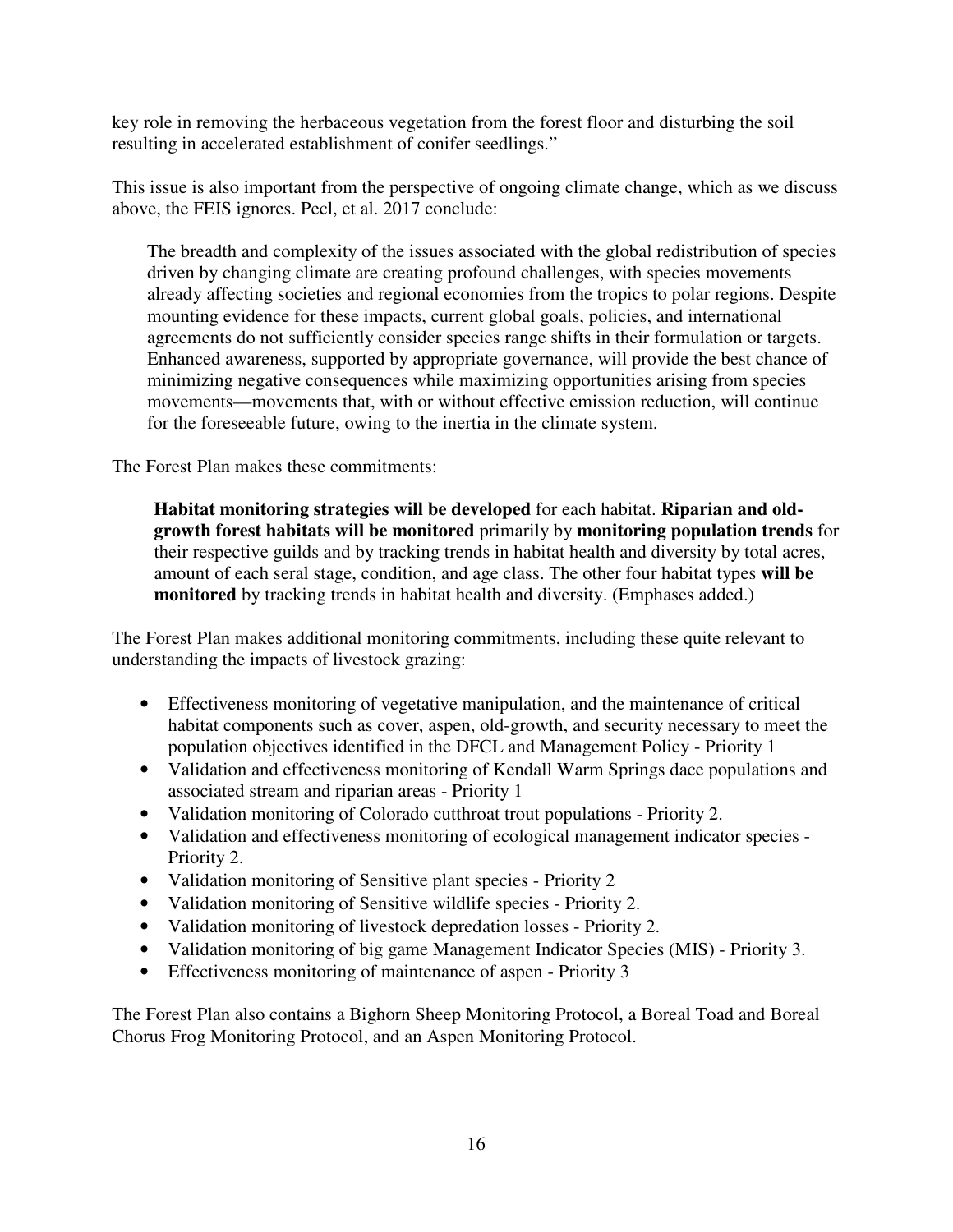The FEIS fails to analyze and disclose the results of the agency's evaluations following the carrying out of these commitments (allowing the benefit of the doubt) or the implications of the FS **not** meeting these monitoring obligations.

The FEIS also fails to consider best available scientific information on these issues as they relate directly, indirectly, and cumulatively to the Upper Green River Area Rangeland Project, in violation of NEPA.

**Remedy:** Prepare a Supplemental EIS to address the analytical deficiencies identified above.

## **VIII. FOREST PLAN MONITORING**

This section of the Objection is incorporated into each of the other sections.

The Forest Plan states, "Monitoring and evaluation are the management control systems for the Forest Plan. They provide the decision maker and the public information on the progress and results of implementing the Forest Plan."

From the Forest Plan:

Goals of Monitoring: The goals for monitoring and evaluating the Forest Plan are to determine:

- If the Bridger-Teton National Forest is meeting its planned goals and objectives;
- If existing and emerging public issues and management concerns are being adequately addressed;
- If the Forest Plan's management directions are being followed;
- If the effects of implementing the Forest Plan are occurring as predicted;
- If the costs of implementing the Forest Plan are as predicted;
- If Forest Plan implementation effects on the land, resources, and communities adjacent to or near the Bridger-Teton National Forest significantly different than predicted;
- If activities on nearby lands managed by other federal agencies, or under the jurisdiction of local governments, are affecting management of the Bridger-Teton National Forest are significantly different than predicted
- If research is needed to support the management of the Bridger-Teton National Forest, beyond that identified in Chapter 2 of the Forest Plan; and
- If there is a need to correct, amend, or revise the Forest Plan.

Evaluation of data gathered during the monitoring process will be guided by the direction shown in the Monitoring Plan. As indicated, the results of this evaluation lead to decisions on further action of the following types:

- Referring the problem to the appropriate line officer for improvement of the application of the management practice
- Modifying the management practice as a Forest Plan amendment, Revising the cost unit of output, and Initiating revision of the Forest Plan.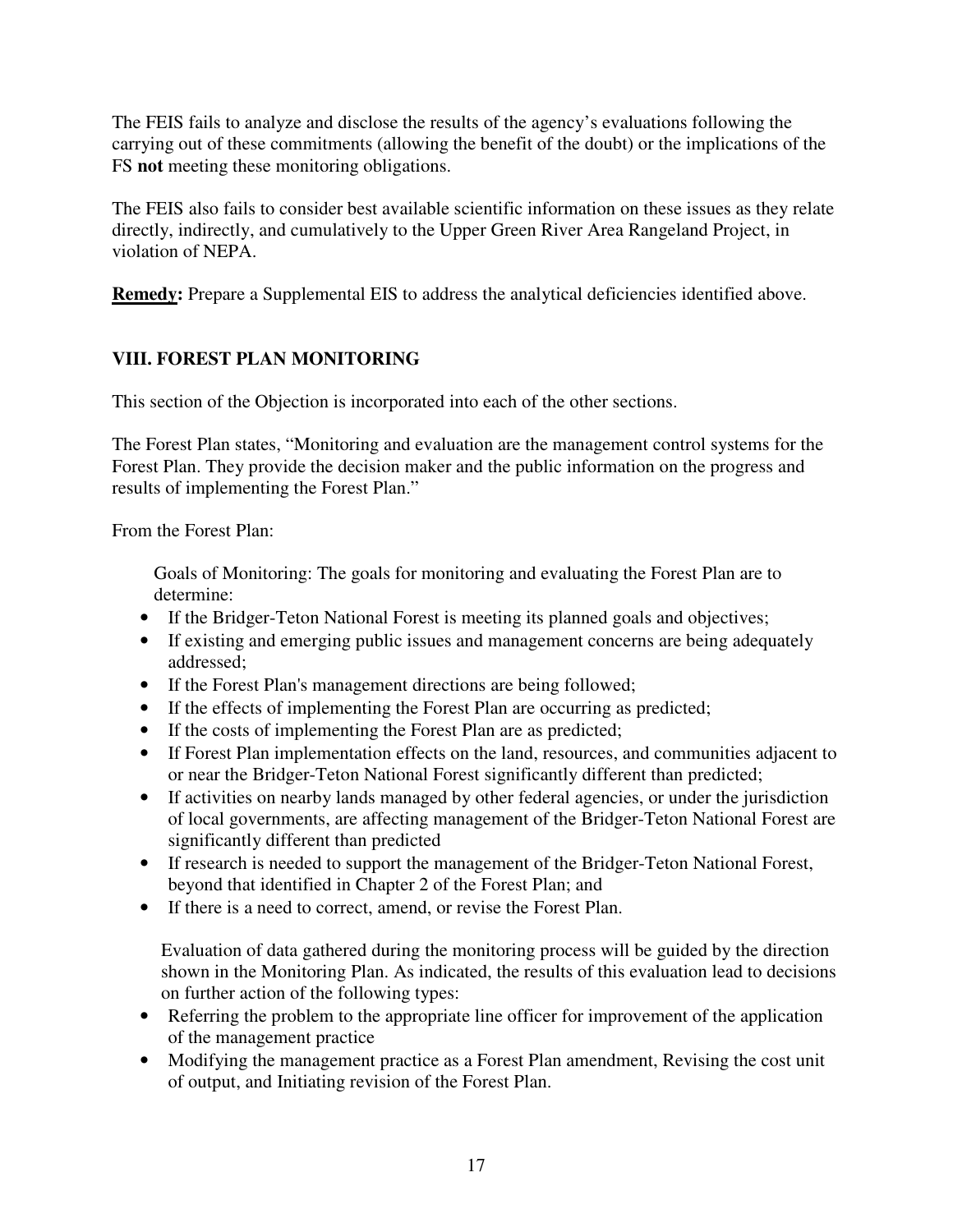The document resulting from the evaluation of data constitutes the evaluation report. As applicable, the following will be included in each evaluation report:

- A quantitative comparison of outputs, costs, and services with those projected by the Forest Plan
- Documentation of any change in productivity of the land
- Unit costs associated with implementing planned activities as compared with unit costs estimated during Forest Plan development
- Recommendations for changes
- A list of needs for continuing evaluation of the Forest Plan and for alternative methods of management

In browsing on the BTNF webpages, we find no Forest Plan Monitoring and Evaluation Reports whatsoever.

### **IX. SCIENTIFIC INTEGRITY**

This section of the Objection is incorporated into each of the other sections.

Please consider the following as best available science on evaluating, assuring, applying, and determining best available science, reliability and accuracy of data, and validity of analysis methodology, modeling, and conservation measures: Ruggiero (2007), Sullivan et al. (2006), Committee of Scientists (1999), Huck (2000), Beck and Suring (2011), Larson et al. (2011), Guldin et al. 2003, Verbyla and Litaitis (1989), USDA-Objectivity of Statistical and Financial Information, USDA-Objectivity of Regulatory Information and USDA-Objectivity of Scientific Research Information.

### **X. RANGE OF ALTERNATIVES**

Y2U and AWR raised this issue at p. 11 of our comments: "None of the alternatives that continue grazing reduced stocking rates… The analysis above shows that …grazing management include long term rest for recover(y)... This failure of analysis also is a failure to evaluate adequate alternatives."

We note the FEIS's expressed purpose of the project is to "to authorize livestock grazing in a manner that will maintain or improve resource conditions." Elsewhere the FEIS identifies needs to improve conditions. Including as part of the purpose "to authorize livestock grazing" creates the ultimate barrier against selecting the No Livestock Grazing alternative. The FEIS also incorrectly identifies the No Livestock Grazing alternative as the "No Action Alternative" when in fact Alternative 2 ("Grazing as Currently Permitted and Current Management") is the alternative which would be implemented if the FS makes no decision on this project.

The section of this Objection entitled "Grazing Management and Overutilization" presents plenty of valid rationale for considering such features as reduced stocking rates and yearlong resting of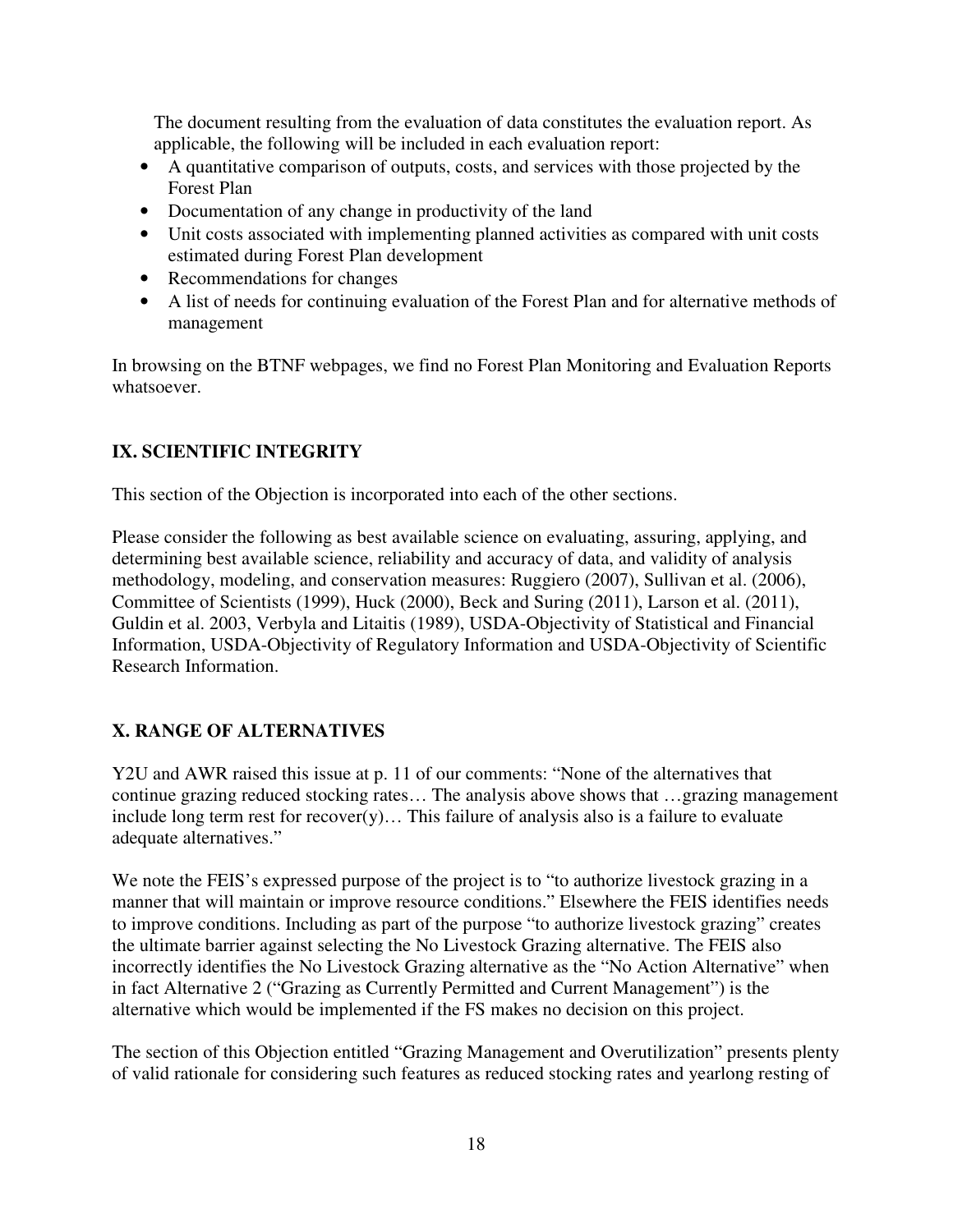allotments in a grazing alternative. The failure to do so violates NEPA's requirements that a reasonable range of alternatives be analyzed in an EIS.

**Remedy:** Prepare a Supplemental EIS to fully include a wider range of alternatives as we explain above, and prohibit livestock grazing in these allotments in the meantime.

### **XI. SOIL PRODUCTIVITY**

Y2U and AWR raised the soil issue at pp. 4, 5, 6, and 9 of our comments.

The Intermountain Region's soil protection policies, standards, guidelines, and monitoring measures are located in the Forest Service Manual at FSM 2500 – Watershed and Air Management Chapter 2550 – Soil Management Supplement No. 2500-2011-1, Effective March 14, 2011. The FEIS fails to demonstrate consistency with those policies, standards, guidelines, and monitoring measures.

It is clear that the intent of the Regional Standards is that the FS must, for project analysis purposes, consider the cumulative effects of both past and proposed soil disturbances to assure the desired soil conditions are met.

There is no indication that the soil surveys cited by the FS utilized proper and statistically sound sampling techniques so that reliable and accurate estimates of current and predicted detrimental soil disturbances could be presented in the FEIS.

There is also no discussion on how soil disturbance estimates correlate with irreversible loss of soil productivity or losses of any duration in soil productivity, which is what NFMA requires the FS to avoid.

The FEIS fails to accurately disclose the amount of detrimental soil damage that has been caused by livestock grazing and other management activities in the project area, in violation of NFMA and NEPA. Cumulative impacts were not properly analyzed, in violation of NEPA.

The FEIS failed to consider the best available science regarding soil impacts and soil productivity, in violation of NEPA.

The Forest Plan requires "Validation monitoring of soil and watershed impacts such as compaction, revegetation, and erosion control" and again, there's no indication in the FEIS that the agency is informed by this "required" monitoring.

**Remedy:** Prepare a Supplemental EIS to address the legal and analytical deficiencies identified above, and prohibit livestock grazing in these allotments in the meantime.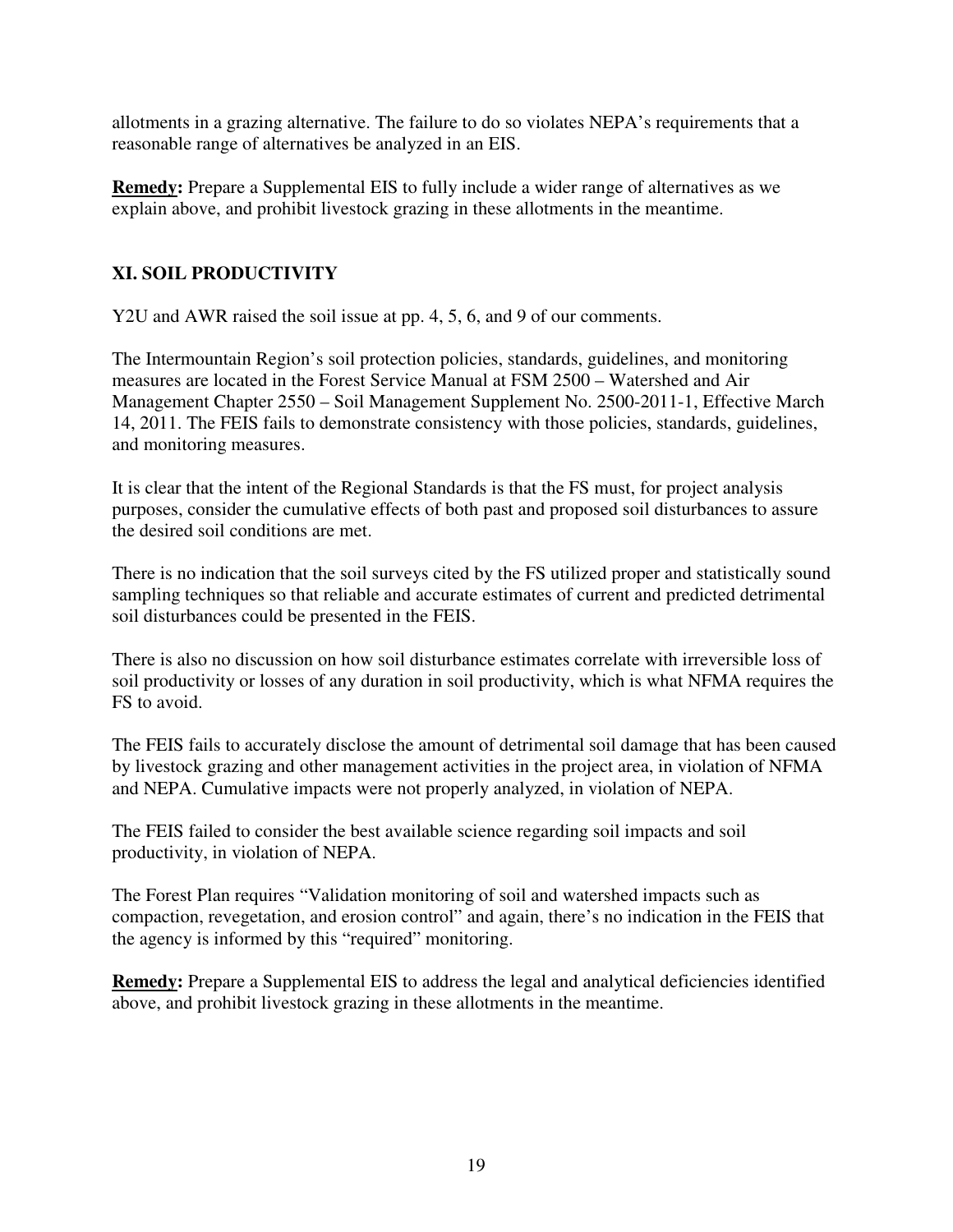Objection respectfully submitted:

Jason Christensen, Director Yellowstone to Uintas Connection, Lead Objector PO Box 280 Mendon, UT 84325 435-881-6917

Michael Garrity, Executive Director Alliance for the Wild Rockies PO Box 505 Helena, MT 59624 406-459-5903

#### References cited in Objection and in our 11/15/2016 comments on the Draft EIS

Barnes, Burton V., Donald R. Zak, Shirley R. Denton and Stephen H. Spurr. 1998. Forest Ecology. John Wiley & Sons, New York. 774p.

Beck, Jeffrey L., and Lowell H. Suring. 2011. Wildlife-Habitat Relationships Models: Description and Evaluation of Existing Frameworks. Chapter 10 in Millspaugh, Joshua & Frank R. Thompson (Editors), 2011**.** Models for Planning Wildlife Conservation in Large Landscapes. Academic Press.

Belsky, A.J. and Dana M. Blumenthal. 1997. Effects of livestock grazing on stand dynamics and soils in upland forests of the interior West. Conservation Biology 11(2):315-327.

Beschta. R.L., D. L. Donahue, D. A. DellaSala, J. J. Rhodes, J. R. Karr, M. H. O'Brien, T. L. Fleischner, C. D. Williams. 2012. Adapting to Climate Change on Western Public Lands: Addressing the Ecological Effects of Domestic, Wild, and Feral Ungulates. Environmental Management. DOI 10.1007/s00267-012-9964-9. 18p.

Bock CE, Bock JH, Penney WR, Hawthorne VM. 1984. Responses of birds, rodents, and vegetation to livestock exclosure in a semidesert grassland site. *Journal of Range Management*  37:239-242

Brady WW, Stromberg MR, Aldon EF, Bonham CD, Henry SH. 1989. Response of a semidesert grassland to 16 years of rest from grazing. *Journal of Range Management* 42:284-288

Carter, J. 2012. Livestock and water quality literature and examples. Yellowstone to Uintas Connection. 13p. https://app.box.com/s/d77e4fcf844ff0eabdf9

Carter, J. 2012. Motorized recreation analysis of impacts. Yellowstone to Uintas Connection. 9p. https://app.box.com/s/1c8dc8a2f26501105a86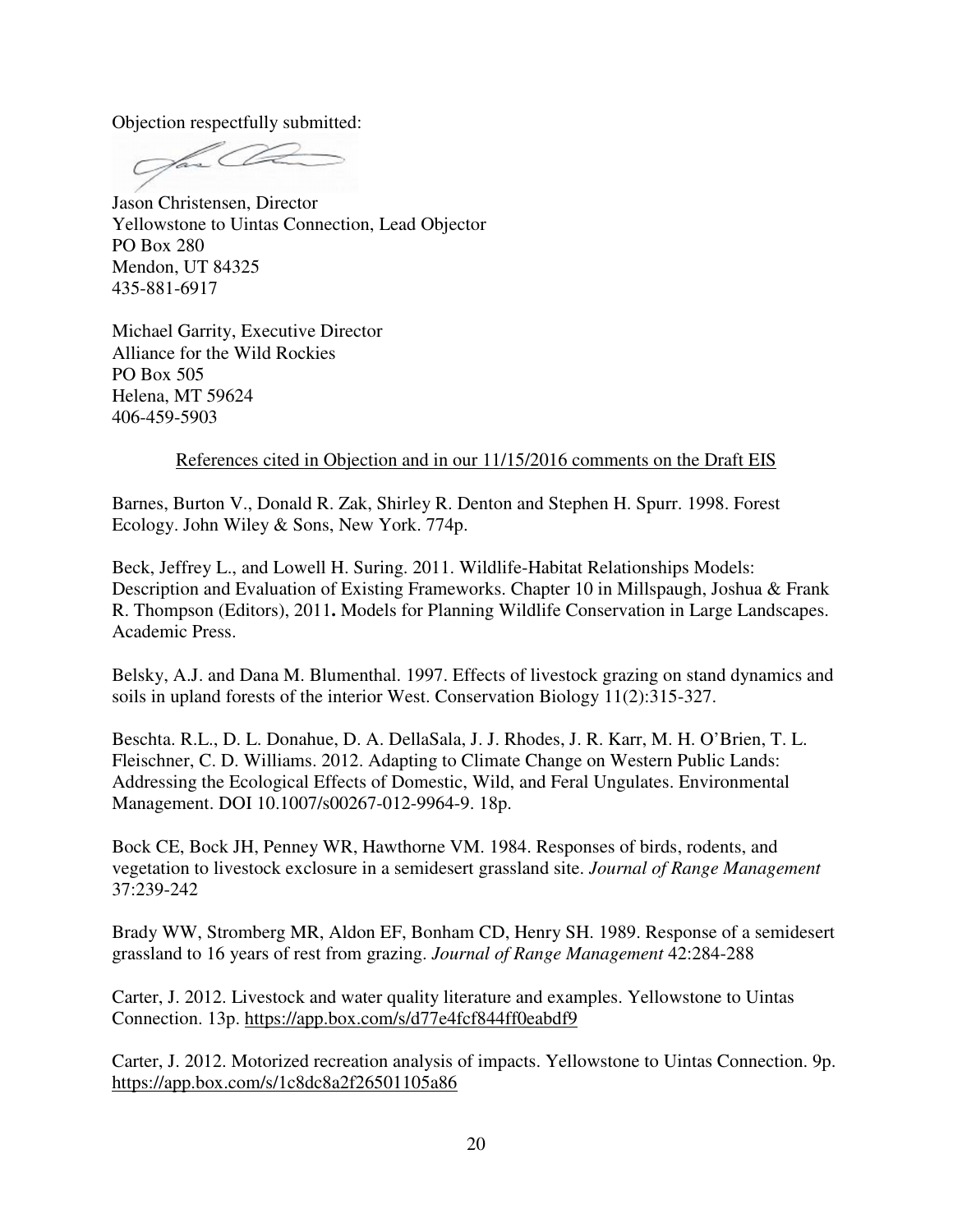Carter, J. 2013. Utilization, rest and grazing systems – A review. Yellowstone to Uintas Connection. 11p. https://app.box.com/s/ngw6723dx52quxw2rd8u

Carter, J. 2016. Updating the animal unit month. Yellowstone to Uintas Connection. 7p. https://app.box.com/s/zx4xjekrfuht2aq12soruw0qfil8hogk

Carter, J. Chard, J. and Chard, B. 2011. Moderating Livestock Grazing Effects on Plant Productivity, Nitrogen and Carbon Storage. In Monaco, T.A. et al. comps. 2011. Proceedings – Threats to Shrubland Ecosystem Integrity; 2010 May 18-20; Logan, UT. Natural Resources and Environmental Issues, Volume XVII. S.J. and Jessie E. Quinney Natural Resources Research Library, Logan Utah, USA.

Catlin, J., Carter, J., Jones, A. 2011. Range management in the face of climate change. In Monaco, T.A. et al. comps. 2011. Proceedings – Threats to Shrubland Ecosystem Integrity; 2010 May 18-20; Logan, UT. Natural Resources and Environmental Issues, Volume XVII. S.J. and Jessie E. Quinney Natural Resources Research Library, Logan Utah, USA. https://app.box.com/s/1a47e1d19816fd843968

Cattle grazing is a climate disaster, and you're paying for it

Committee of Scientists, 1999. Sustaining the People's Lands. Recommendations for Stewardship of the National Forests and Grasslands into the Next Century. March 15, 1999

Connelly, John W., Michael A. Schroeder, Alan R. Sands, and Clait E. Braun, 2000. Guidelines to manage sage grouse populations and their habitats. Wildlife Society Bulletin 2000, 28(4): 967–985

Devineau P, Shenk TM, White GC, Doherty Jr PM, Kahn RH. 2010. Evaluating the Canada lynx reintroduction programme in Colorado: patterns in mortality. Journal of Applied Ecology. doi: 10.1111/j.1365-2664.2010.01805.x 8 p.

Dobkin DS, Rich AC, Pyle WH. 1998. Habitat and avifaunal recovery from livestock grazing in a riparian meadow system of the northwestern Great Basin. *Conservation Biology* 12: 209-221

Dodge, Marvin. 1972. Forest fuel accumulation – a growing problem. Science 177:139-142.

Earnst SL, Ballard JA, Dobkin DS. 2005. Riparian songbird abundance a decade after cattle removal on Hart Mountain and Sheldon National Wildlife Refuges *In:* Ralph CJ, Rich T. [eds.], Proceedings of the Third International Partners in Flight Conference; Albany, CA, USA. US Department of Agriculture. Forest Service, General Technical Report PSW-GTR-191, pp 550- 558

Environmental Protection Agency. 2013. Climate change overview of nitrous oxide. Available at: http://epa.gov/climatechange/ghgemissions/gases/n2o.html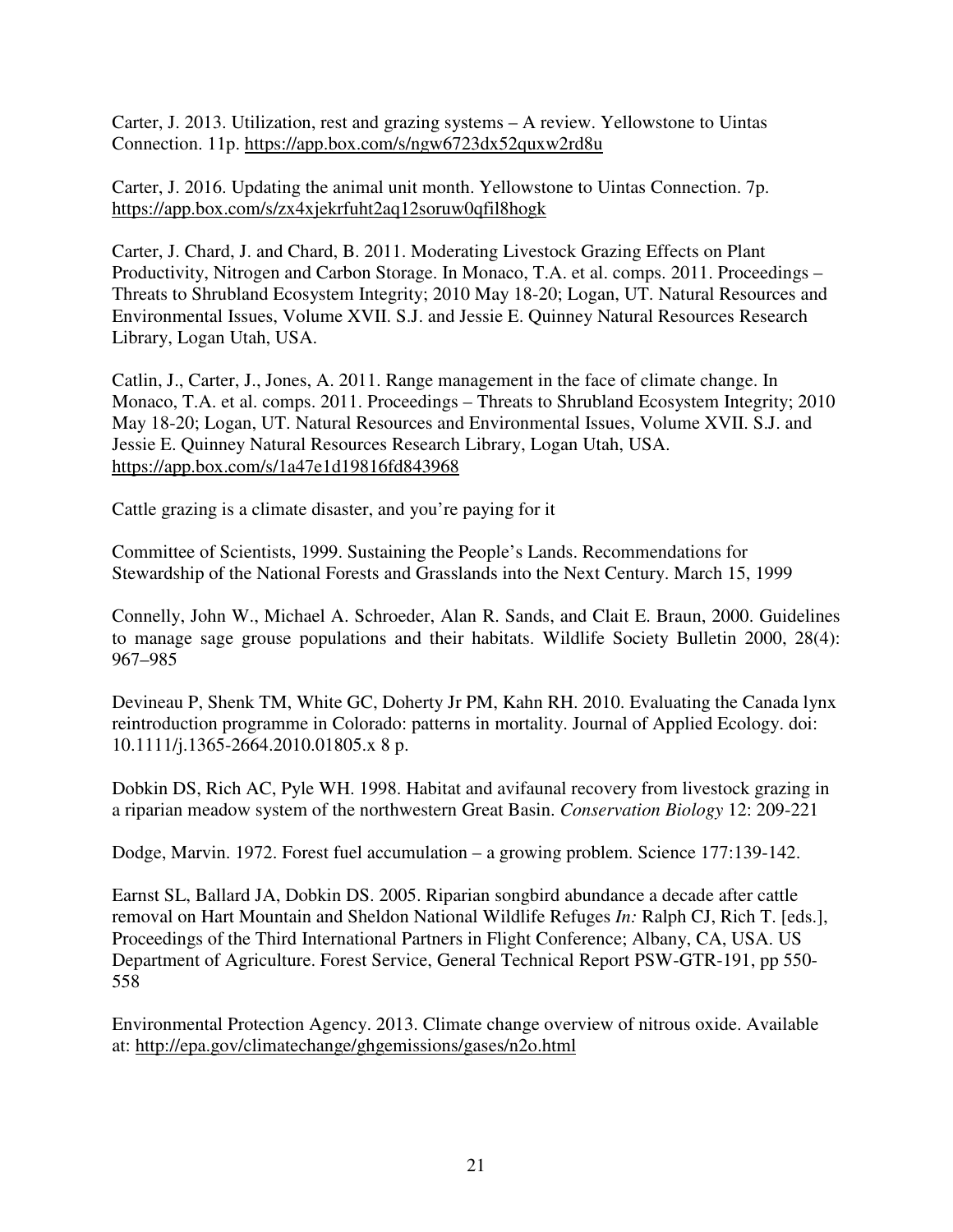Fleischner TL. 1994. Ecological costs of livestock grazing in western North America. *Conservation Biology* 8:629-644

Galt, D., Molinar, F., Navarro, J., Joseph, J., and Holechek, J. 2000. Grazing capacity and stocking rate. Rangelands 22(6).

Gerber, P.J., Steinfeld, H., Henderson, B., Mottet, A., Opio, C., Dijkman, J., Falcucci, A. & Tempio, G. 2013. Tackling climate change through livestock – A global assessment of emissions and mitigation opportunities. Food and Agriculture Organization of the United Nations (FAO), Rome.

Goodland, R., Anhang, J. 2009. Livestock and climate change. World Watch Magazine 22:10- 20.

Guldin, James M., David Cawrse, Russell Graham, Miles Hemstrom, Linda Joyce, Steve Kessler, Ranotta McNair, George Peterson, Charles G. Shaw, Peter Stine, Mark Twery, Jeffrey Walte. 2003. The Science Consistency Review: A Tool to Evaluate the Use of Scientific Information in Land Management Decisionmaking. United States Department of Agriculture Forest Service FS-772, September 2003.

Holechek, J, RD Pieper, C H Herbel. 2004. Range Management Principles and Practices, Fifth Edition. Table 8.11, page 240.

Huck, Schuyler W., 2000. Reading Statistics and Research (3<sup>rd</sup> Edition). New York: Longman, 2000.

Jones AL. 2000. Effects of cattle grazing on North American arid ecosystems: a quantitative review. *Western North American Naturalist* 60:155-164

Kassar, Chris and Paul Spitler, 2008. Fuel to Burn: The Climate and Public Health Implications of Off-road Vehicle Pollution in California. A Center for Biological Diversity report, May 2008.

Kreuger, William C. and A. H. Winward. 1974. Influence of cattle and big-game grazing on understory structure of a Douglas-fir Ponderosa Pine- Kentucky bluegrass community. Journal of Range Management 27(6):450-453.

Larson, Michael A., Joshua J. Millspaugh, and Frank R. Thompson. 2011. A Review of Methods for Quantifying, Wildlife Habitat in Large Landscapes. Chapter 9 in Millspaugh, Joshua & Frank R. Thompson (Editors), 2011**.** Models for Planning Wildlife Conservation in Large Landscapes. Academic Press.

Madany, Michael H. and Neil E. West. 1983. Livestock grazing-fire regime interactions within montane forests of Zion National Park, Utah. Ecology 64(4):661-667.

Methane from food production could be wildcard in combating climate change, Stanford scientist says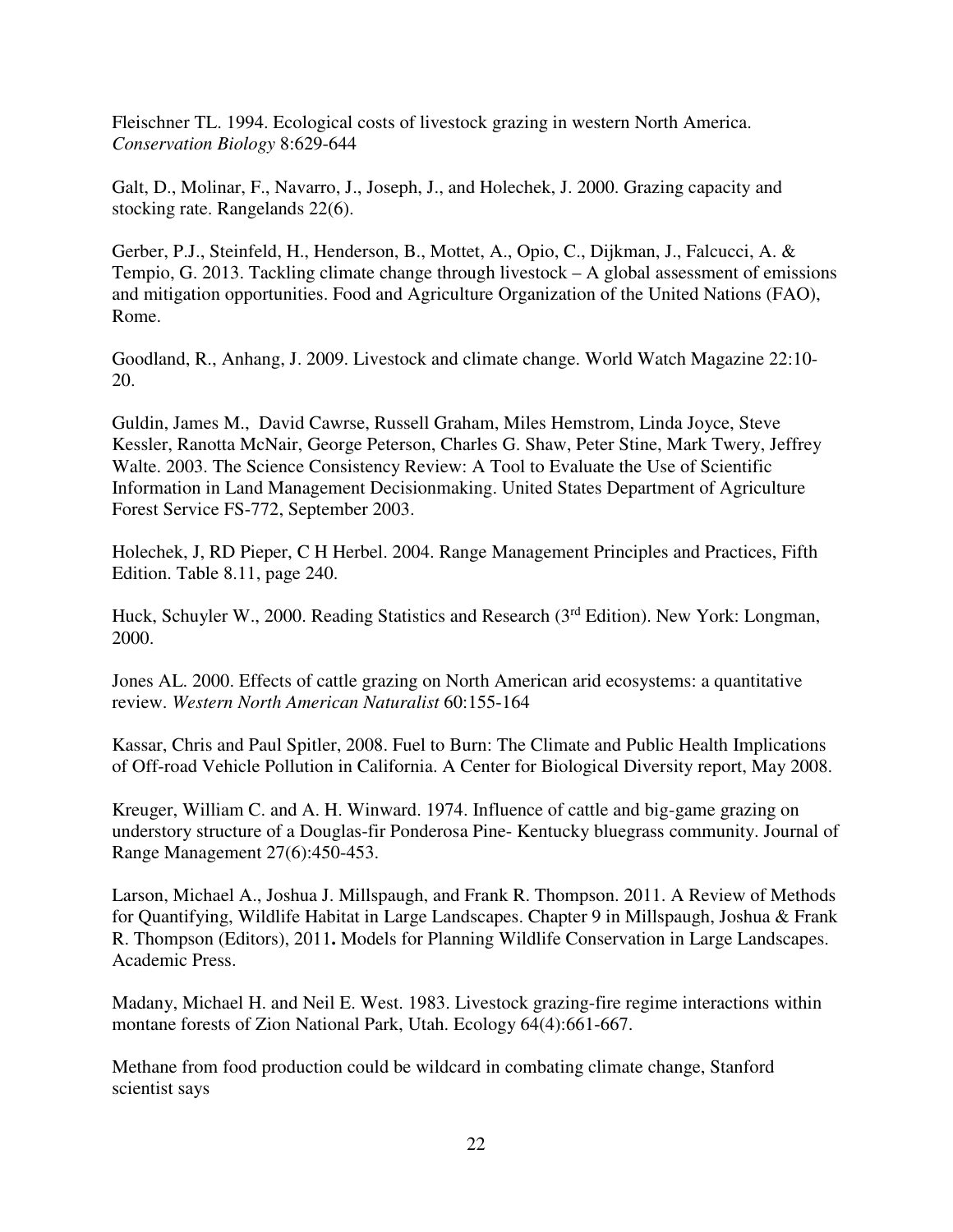Pecl, G.T. et al., 2017. Biodiversity redistribution under climate change: Impacts on ecosystems and human well-being. Science 355, eaai9214 (2017) 31 March 2017.

Pinchak, W., Smith, M., Hart, R., and Waggoner, J. 1991. Beef cattle distribution on foothill range. Journal of Range Management 44(3).

Power, Thomas M. 2002. Taking stock of public lands grazing an economic analysis. In: Welfare Ranching, the Subsidized Destruction of the American West.

Ripple William J., Pete Smith, Helmut Haberl, Stephen A. Montzka, Clive McAlpine and Douglas H. Boucher, 2014. Ruminants, climate change and climate policy. Nature Climate Change, Vol. 4, January 2014.

Ruggiero, Leonard F.; 2007. Scientific Independence: A Key to Credibility. *From* ECO-Report 2007: Bitterroot Ecosystem Management Research Project, Rocky Mountain Research Station, 800 E. Beckwith St., Missoula, MT 59801.

Rummell, Robert S. 1951. Some effects of livestock grazing on Ponderosa pine forest and range in central Washington. Ecology 32(4):594-607.

Sage-grouse National Technical Team. 2011. A Report on National Greater Sage-Grouse Conservation Measures. 74p.

Saunois M., R. B. Jackson, P. Bousquet, B. Poulter and J. G. Canadell; 2016a. The growing role of methane in anthropogenic climate change. EDITORIAL Environ. Res. Lett. v11 (2016) 120207.

Saunois, et al., 2016b. The global methane budget 2000–2012. Earth Syst. Sci. Data, 8, 697–751, 2016

Smith, David M., Bruce C. Larson, Matthew J. Kelty and P. Mark S. Ashton. 1997. The Practice of Silviculture: Applied Forest Ecology. John Wiley & Sons, New York. 537p.

Steinfeld H., Gerber, P., Wassentaar, T., Castel, V., Rosales, M., de Haan, C. 2006. Livestock's long shadow. Rome, Italy. Food and Agriculture Organization of the United Nations. 407 p.

Sullivan, Patrick J.; James M. Acheson; Paul L. Angermeier; Tony Faast; Jean Flemma; Cynthia M. Jones; E. Eric Knudsen; Thomas J. Minello; David H. Secor; Robert Wunderlich; Brooke A. Zanetell; 2006. Defining and Implementing Best Available Science for Fisheries and Environmental Policy, and Management. American Fisheries Society, Bethesda, Maryland; Estuarine Research Federation, Port Republic, Maryland. September 2006

Sylvester, James T., 2014. Montana Recreational Off-Highway Vehicles Fuel-Use and Spending Patterns 2013. Prepared for Montana State Parks by Bureau of Business and Economic Research, University of Montana. July 2014.